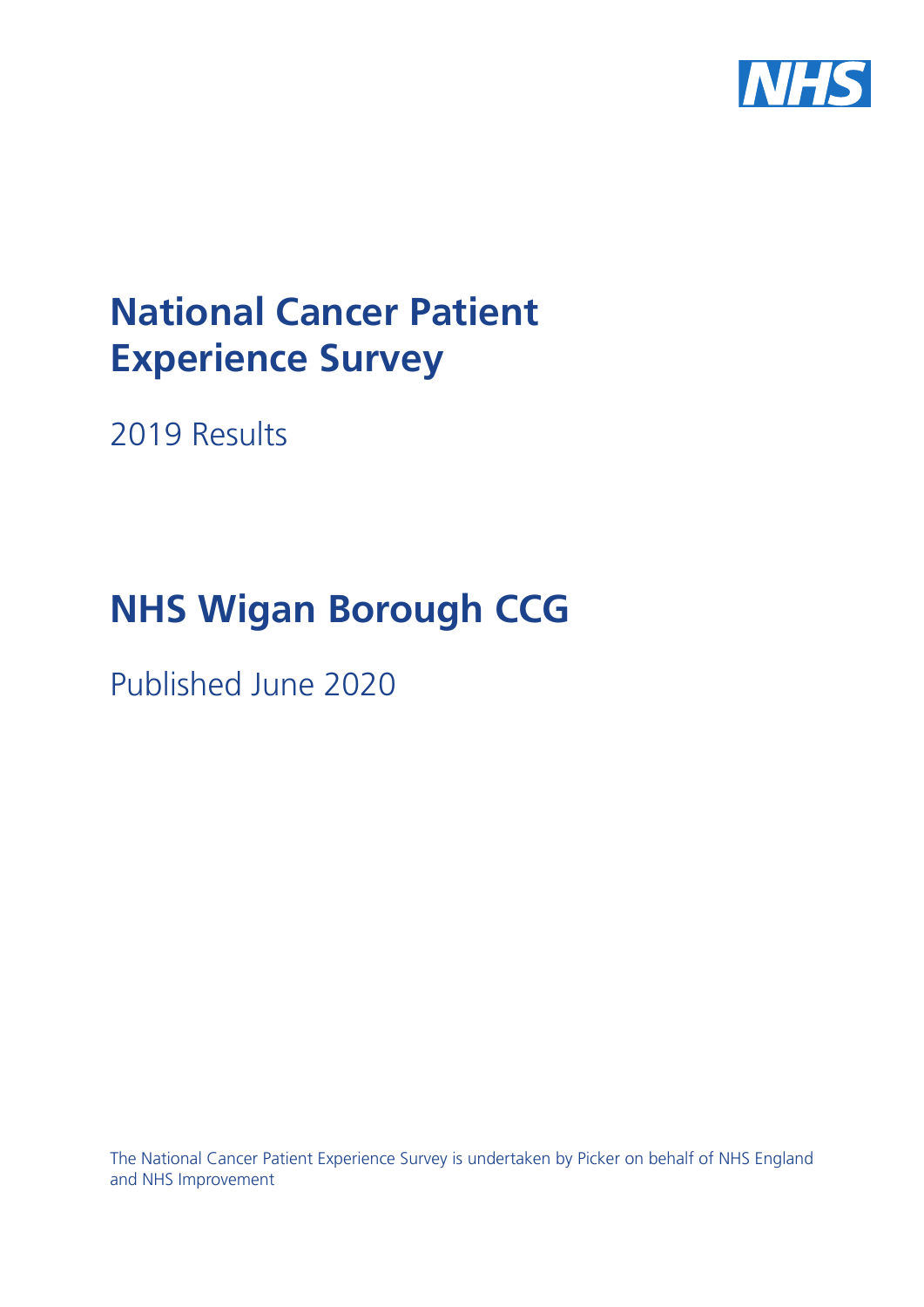# **Executive Summary** Case Mix Adjusted scores

### **Cancer Dashboard Questions**

The following seven questions are included in phase 1 of the Cancer Dashboard developed by Public Health England and NHS England:

Q61. Patient's average rating of care scored from very poor to very good

| $\mathbf{0}$ | $\overline{2}$                                                | 3 | 5 | 6 | 7 | 8 | 9   | 10                                                                                            |  |
|--------------|---------------------------------------------------------------|---|---|---|---|---|-----|-----------------------------------------------------------------------------------------------|--|
|              |                                                               |   |   |   |   |   | 9.0 |                                                                                               |  |
|              |                                                               |   |   |   |   |   |     | Q18. Patient definitely involved as much as they wanted in decisions about care and treatment |  |
|              |                                                               |   |   |   |   |   |     | Q19. Patient given the name of a CNS who would support them through their treatment           |  |
| 88%          | Q20. Patient found it very or quite easy to contact their CNS |   |   |   |   |   |     |                                                                                               |  |
| 88%          |                                                               |   |   |   |   |   |     | Q39. Patient always felt they were treated with respect and dignity while in hospital         |  |
|              | leaving hospital                                              |   |   |   |   |   |     | Q41. Hospital staff told patient who to contact if worried about condition or treatment after |  |
| 60%          | treatment                                                     |   |   |   |   |   |     | Q55. General practice staff definitely did everything they could to support patient during    |  |

### **Questions Outside Expected Range**

|                                                                                                                       |            | Case Mix Adjusted Scores   |                            |                   |
|-----------------------------------------------------------------------------------------------------------------------|------------|----------------------------|----------------------------|-------------------|
|                                                                                                                       | 2019 Score | Lower<br>Expected<br>Range | Upper<br>Expected<br>Range | National<br>Score |
| Q2. Patient thought they were seen as soon as necessary                                                               | 88%        | 80%                        | 88%                        | 84%               |
| Q10. Patient told they could bring a family member or friend when first told they had cancer                          | 84%        | 71%                        | 83%                        | 77%               |
| Q15. Patient felt possible side effects were definitely explained in an understandable way                            | 78%        | 67%                        | 78%                        | 73%               |
| Q16. Patient definitely given practical advice and support in dealing with side effects of<br>treatment               | 74%        | 62%                        | 73%                        | 67%               |
| Q43. Patient definitely found hospital staff to discuss worries or fears during their outpatient<br>or day case visit | 77%        | 64%                        | 77%                        | 71%               |
| Q53. Patient definitely given enough support from health or social services after treatment                           | 56%        | 36%                        | 54%                        | 45%               |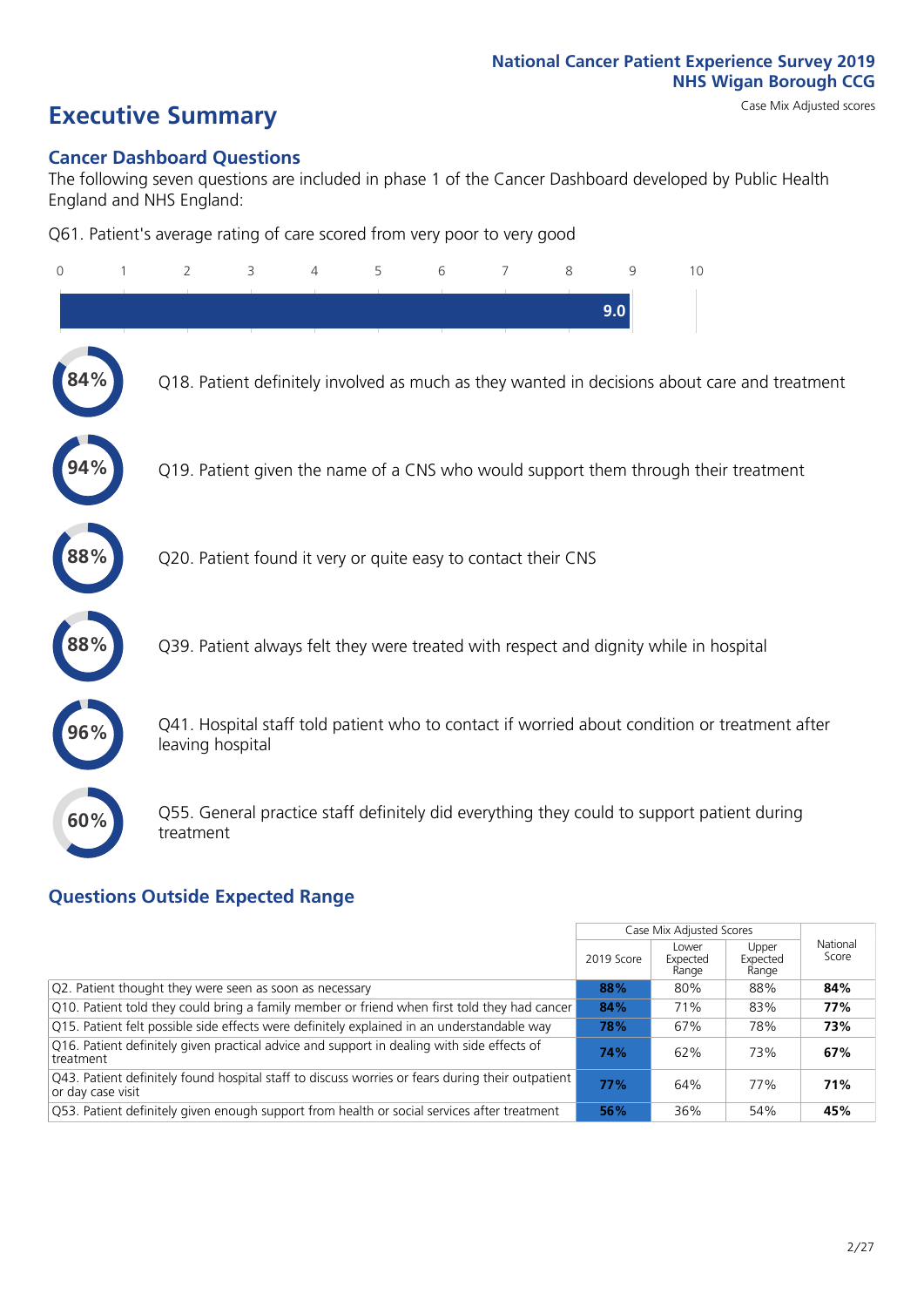# **Introduction**

The National Cancer Patient Experience Survey 2019 is the ninth iteration of the survey first undertaken in 2010. It has been designed to monitor national progress on cancer care; to provide information to drive local quality improvements; to assist commissioners and providers of cancer care; and to inform the work of the various charities and stakeholder groups supporting cancer patients.

The survey was overseen by a national Cancer Patient Experience Advisory Group. This Advisory Group set the principles and objectives of the survey programme and guided questionnaire development. The survey was commissioned and managed by NHS England. The survey provider, Picker, is responsible for designing, running and analysing the survey.

The 2019 survey involved 143 NHS Trusts. Out of 111,366 people, 67,858 people responded to the survey, yielding a response rate of 61%.

# **Methodology**

### **Eligibility, eldwork and survey methods**

The sample for the survey included all adult (aged 16 and over) NHS patients, with a confirmed primary diagnosis of cancer, discharged from an NHS Trust after an inpatient episode or day case attendance for cancer related treatment in the months of April, May and June 2019. The fieldwork for the survey was undertaken between December 2019 and March 2020.

As in the previous four years, the survey used a mixed mode methodology. Questionnaires were sent by post, with two reminders where necessary, but also included an option to complete the questionnaire online. A Freephone helpline and email was available for respondents to opt out, ask questions about the survey, enable them to complete their questionnaire over the phone and provide access to a translation and interpreting facility for those whose first language was not English.

### **Case-mix adjustment**

Both unadjusted and adjusted scores are presented in this report. Case-mix adjusted scores allows us to account for the impact that differing patient populations might have on results. By using the case-mix adjusted estimates we can obtain a greater understanding of how a CCG is performing given their patient population. The factors taken into account in this case-mix adjustment are gender, age, ethnic group, deprivation, and tumour group.

### **Scoring methodology**

Fifty-two questions from the questionnaire are scored as these questions relate directly to patient experience. For all but one question (Q61), scores are presented as the percentage of positive responses out of all scored responses. For Q61, respondents rate their overall care on a scale of 0 to 10, of which the average was calculated for this question's presented score. The percentages in this report have been rounded to the nearest percentage point. Therefore, in some cases the figures do not appear to add up to 100%.

### **Statistical significance**

In the reporting of 2019 results, appropriate statistical tests have been undertaken to identify unadjusted scores for which the change over time is 'statistically significant'. Thirty-seven scored questions in 2019 have been compared with those of 2018 and a statistically significant change between the two years has been reported where identified.

For the scored questions that are comparable beyond 2018, statistically significant change over the five years has also been reported where identified. A statistically significant difference means that the change in the result is very unlikely to have occurred by sampling variation.

### **Suppression**

### **Question-level suppression**

For scores where the base size per question is  $<$ 21, the score will be suppressed and replaced with an asterisk (\*). The base size will include neutral response options.

### **Double suppression**

If any group within a particular sub-group breakdown (such as the tumour group breakdown) has <21 responses, then the figure for this particular group is suppressed and replaced with an asterisk (\*). If there is only one group within the sub-group breakdown that has <21 respondents, and is therefore suppressed, the group with the next lowest number of respondents is also supressed and replaced with an asterisk (\*) (regardless if it is greater than or less than 21).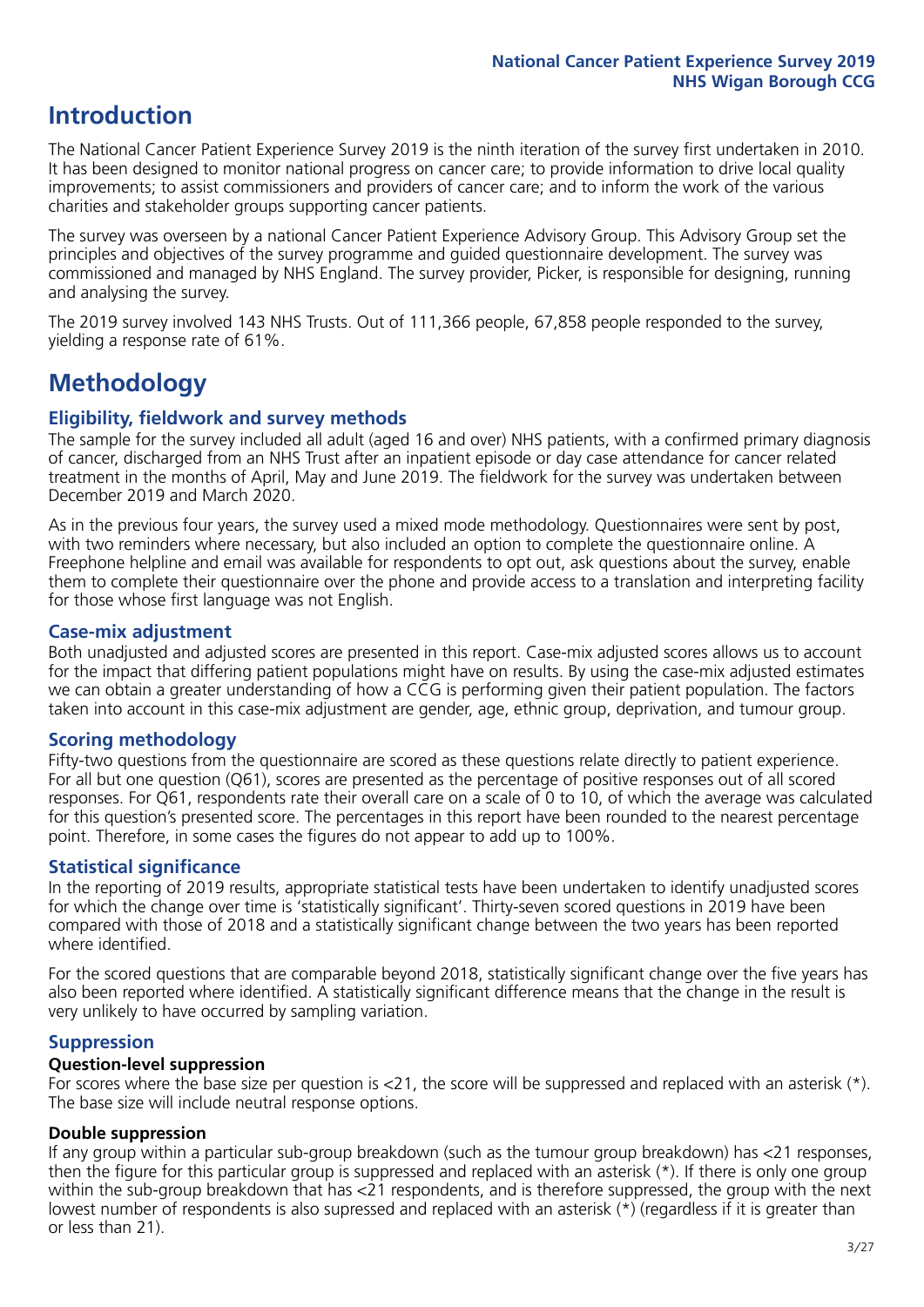# **Understanding the results**

This report shows how this CCG scored for each question in the survey, compared with national results and previous year's results. It is aimed at helping individual CCGs to understand their performance and identify areas for local improvement. Below is a description of the type of results presented within this report and how to understand them.

### **Expected range charts**

The expected range charts in this report show a bar with the lowest and highest score received for each question nationally. Within this bar, an expected range is given (in grey) and a black diamond represents the actual score for this CCG.

CCGs whose score is above the upper limit of the expected range (in the dark blue) are positive outliers, with a score statistically significantly higher than the national mean. This indicates that the CCG performs better than what CCGs of the same size and demographics are expected to perform. The opposite is true if the score is below the lower limit of the expected range (in the light blue); these are negative outliers. For scores within the expected range (in the grey), the score is what we would expect given the CCG's size and demographics.

### **Comparability tables**

The comparability tables show the 2018 and 2019 unadjusted scores for this CCG for each scored question. If there is a significant change from 2018 and 2019 or overall from 2015 to 2019, an arrow will be presented for the direction of change. The adjusted 2019 score will also be presented for each scored question along with the lower and upper expected range and national score. Scores above the upper limit of the expected range will be highlighted dark blue, scores below the lower limit of the expected range will be highlighted light blue, and scores within the lower and upper limit of the expected ranges will be highlighted grey.

### **Tumour type tables**

The tumour type tables show the unadjusted scores for each scored question for each of the 13 tumour groups. The national score for that tumour group is also shown. Unadjusted scores for the same tumour type across different CCGs may not be comparable, as they do not account for the impact that differing patient populations might have on results. Central nervous system is abbreviated as 'CNS' and lower gastrointestinal tract is abbreviated as 'LGT' throughout this report.

### **Year on year charts**

The year on year charts show five columns representing the unadjusted scores of the last five years (2015, 2016, 2017, 2018 and 2019) for each scored question.

### **Notes on specific questions**

Following the development phase of the 2019 survey, several changes were made to the questionnaire. Six scored questions were amended (Q5, Q18, Q30, Q35, Q56 and Q60) and one non-scored question (Q29) was amended that impacted the comparability of questions Q30 to Q41. Of all questions changed or impacted by change, only Q60 is presented with historical comparisons; though the results should be interpreted with caution.

### **Unadjusted data and case-mix adjusted data**

Unadjusted data should be used to see the actual responses from patients relating to the CCG. Case-mix adjusted data, together with expected ranges, should be used to understand whether the results are significantly higher or lower than national results taking account of the patient mix.

### **Further information**

This research was carried out in accordance with the international standard for organisations conducting social research (accreditation to ISO20252:2012; certificate number GB08/74322). The 2019 survey data has been produced and published in line with the Code of Practice for Official Statistics.

For more information on the methodology, please see the Technical Document. It can be viewed along with the 2019 questionnaire and survey quidance on the website at [www.ncpes.co.uk](https://www.ncpes.co.uk/supporting-documents). For all other outputs at National, Trust, CCG and Cancer Alliance level, please see the PDF reports, Excel tables and dashboards at [www.ncpes.co.uk.](https://www.ncpes.co.uk/current-results)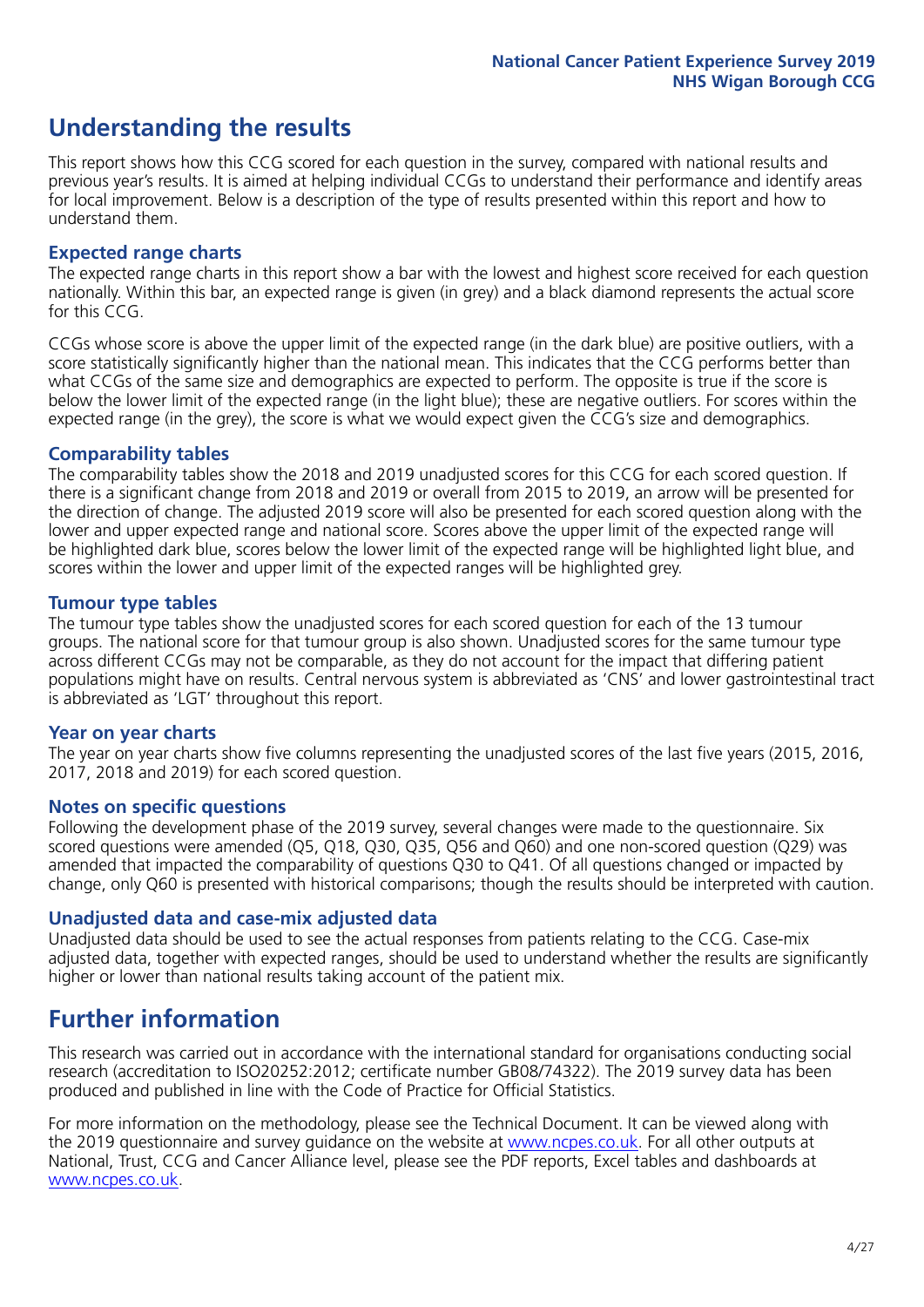### **Response Rate**

### **Overall Response Rate**

289 patients responded out of a total of 469 patients, resulting in a response rate of 62%.

|          | Sample Size | Adjusted<br>Sample | Completed | Response Rate |
|----------|-------------|--------------------|-----------|---------------|
| CCG      | 497         | 469                | 289       | 62%           |
| National | 119.855     | 111,366            | 67,858    | 61%           |

### **Respondents by Survey Type**

|                            | Number of<br>Respondents |
|----------------------------|--------------------------|
| Online                     | 22                       |
| Paper                      | 267                      |
| Phone                      |                          |
| <b>Translation Service</b> |                          |

### **Respondents by Tumour Group**

|                      | Number of<br>Respondents |
|----------------------|--------------------------|
| <b>Brain / CNS</b>   | ∩                        |
| <b>Breast</b>        | 54                       |
| Colorectal / LGT     | 34                       |
| Gynaecological       | 16                       |
| Haematological       | 65                       |
| <b>Head and Neck</b> | 12                       |
| Lung                 | 14                       |
| Prostate             | 17                       |
| Sarcoma              | 3                        |
| Skin                 | 12                       |
| Upper Gastro         | 12                       |
| Urological           | 26                       |
| Other                | 24                       |

### **Respondents by Age and Gender**

Respondents year of birth has been used to determine age. This information has been amalgamated into 8 age bands. The age and gender distribution for the CCG was as follows:

|        | Age 16-24 | Age 25-34 | Age 35-44 | Age 45-54 | Age 55-64 | Age 65-74 | Age 75-84 | Age 85+ | Total |
|--------|-----------|-----------|-----------|-----------|-----------|-----------|-----------|---------|-------|
| Male   |           |           |           |           | 29        | 56        | 35        |         | 136   |
| Female |           |           |           | 26        | 30        | 54        | 34        |         | 153   |
| Total  |           |           |           | 33        | 59        | 110       | 69        |         | 289   |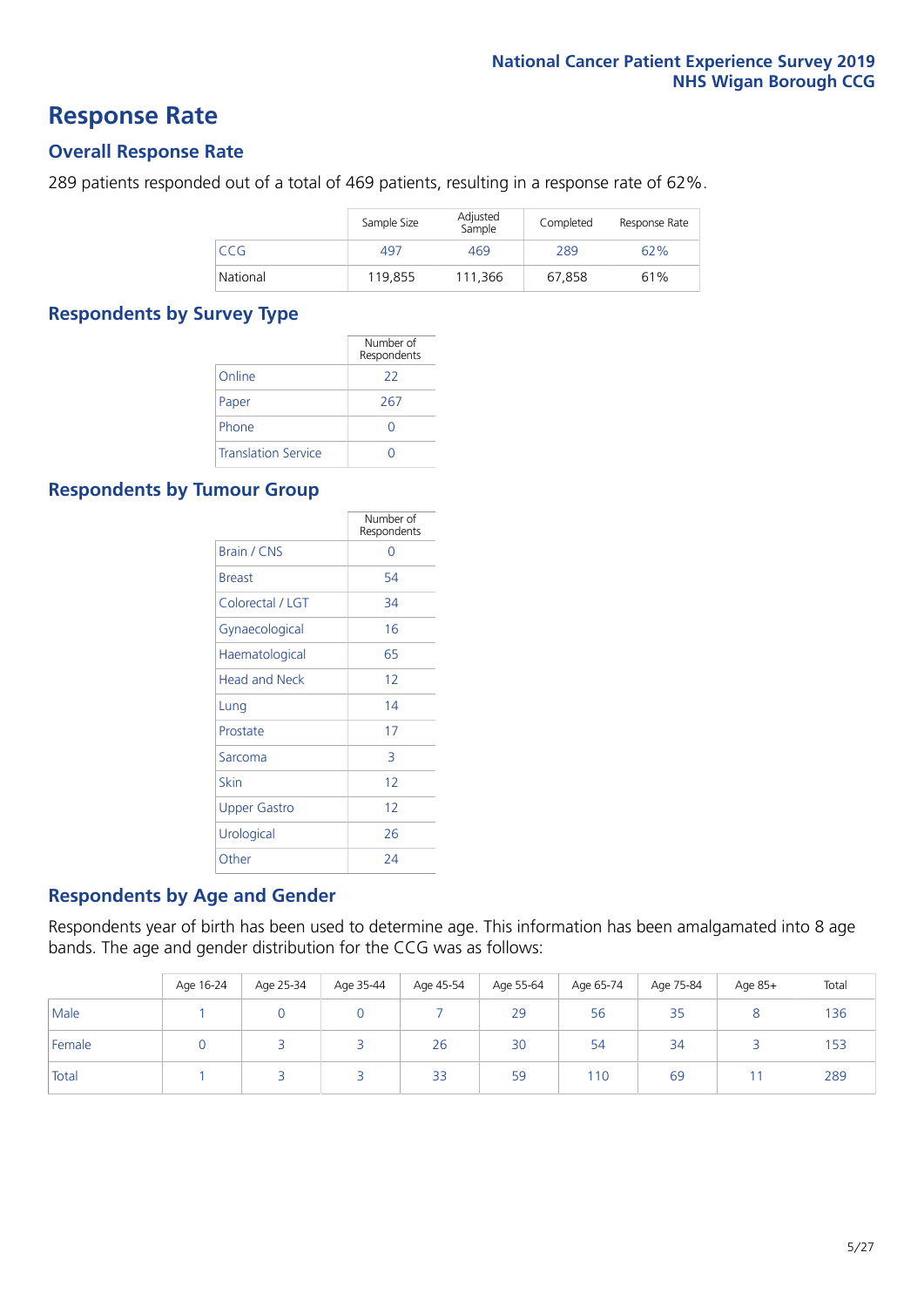# **Expected Range Charts**

| Lower Expected Range<br>Average                                                                         |    |     |     |     | Upper Expected Range |     |     | Case Mix Adjusted Score |          |            |          |
|---------------------------------------------------------------------------------------------------------|----|-----|-----|-----|----------------------|-----|-----|-------------------------|----------|------------|----------|
| <b>SEEING YOUR GP</b>                                                                                   | 0% | 10% | 20% | 30% | 40%                  | 50% | 60% | 70% 80%                 |          |            | 90% 100% |
| Q1. Saw GP once or twice before being told they needed to go to<br>hospital                             |    |     |     |     |                      |     |     |                         | 76%      | 88%        |          |
| Q2. Patient thought they were seen as soon as necessary                                                 |    |     |     |     |                      |     |     |                         |          |            |          |
| <b>DIAGNOSTIC TESTS</b>                                                                                 | 0% | 10% | 20% | 30% | 40%                  | 50% | 60% | 70%                     | 80%      |            | 90% 100% |
| O5. Received all the information needed about the test                                                  |    |     |     |     |                      |     |     |                         |          |            | 96%      |
| Q6. The length of time waiting for the test to be done was about<br>right                               |    |     |     |     |                      |     |     |                         |          | 90%        |          |
| Q7. Test results explained in completely understandable way                                             |    |     |     |     |                      |     |     |                         | 82%      |            |          |
| <b>FINDING OUT WHAT WAS WRONG WITH YOU</b>                                                              | 0% | 10% | 20% | 30% | 40%                  | 50% | 60% | 70%                     | 80%      |            | 90% 100% |
| Q10. Patient told they could bring a family member or friend when<br>first told they had cancer         |    |     |     |     |                      |     |     |                         | 84%<br>♦ |            |          |
| Q11. Patient felt they were told sensitively that they had cancer                                       |    |     |     |     |                      |     |     |                         |          | 87%        |          |
| Q12. Patient completely understood the explanation of what was<br>wrong                                 |    |     |     |     |                      |     |     |                         | 78%      |            |          |
| Q13. Patient given easy to understand written information about<br>the type of cancer they had          |    |     |     |     |                      |     |     | 74%                     |          |            |          |
| <b>DECIDING THE BEST TREATMENT FOR YOU</b>                                                              | 0% | 10% | 20% | 30% | 40%                  | 50% | 60% | 70%                     | 80%      |            | 90% 100% |
| Q14. Patient felt that treatment options were completely explained                                      |    |     |     |     |                      |     |     |                         |          | 85%        |          |
| Q15. Patient felt possible side effects were definitely explained in<br>an understandable way           |    |     |     |     |                      |     |     |                         | 78%      |            |          |
| Q16. Patient definitely given practical advice and support in dealing<br>with side effects of treatment |    |     |     |     |                      |     |     | 74%                     |          |            |          |
| Q17. Patient definitely told about side effects that could affect<br>them in the future                 |    |     |     |     |                      |     | 60% |                         |          |            |          |
| Q18. Patient definitely involved as much as they wanted in<br>decisions about care and treatment        |    |     |     |     |                      |     |     |                         | 84%      |            |          |
| <b>CLINICAL NURSE SPECIALIST (CNS)</b>                                                                  | 0% | 10% | 20% | 30% | 40%                  | 50% | 60% | 70%                     | 80%      |            | 90% 100% |
| Q19. Patient given the name of a CNS who would support them<br>through their treatment                  |    |     |     |     |                      |     |     |                         |          | 94%<br>88% |          |
| Q20. Patient found it very or quite easy to contact their CNS                                           |    |     |     |     |                      |     |     |                         |          | 89%        |          |
| Q21. Patient got understandable answers to important questions<br>all or most of the time               |    |     |     |     |                      |     |     |                         |          |            |          |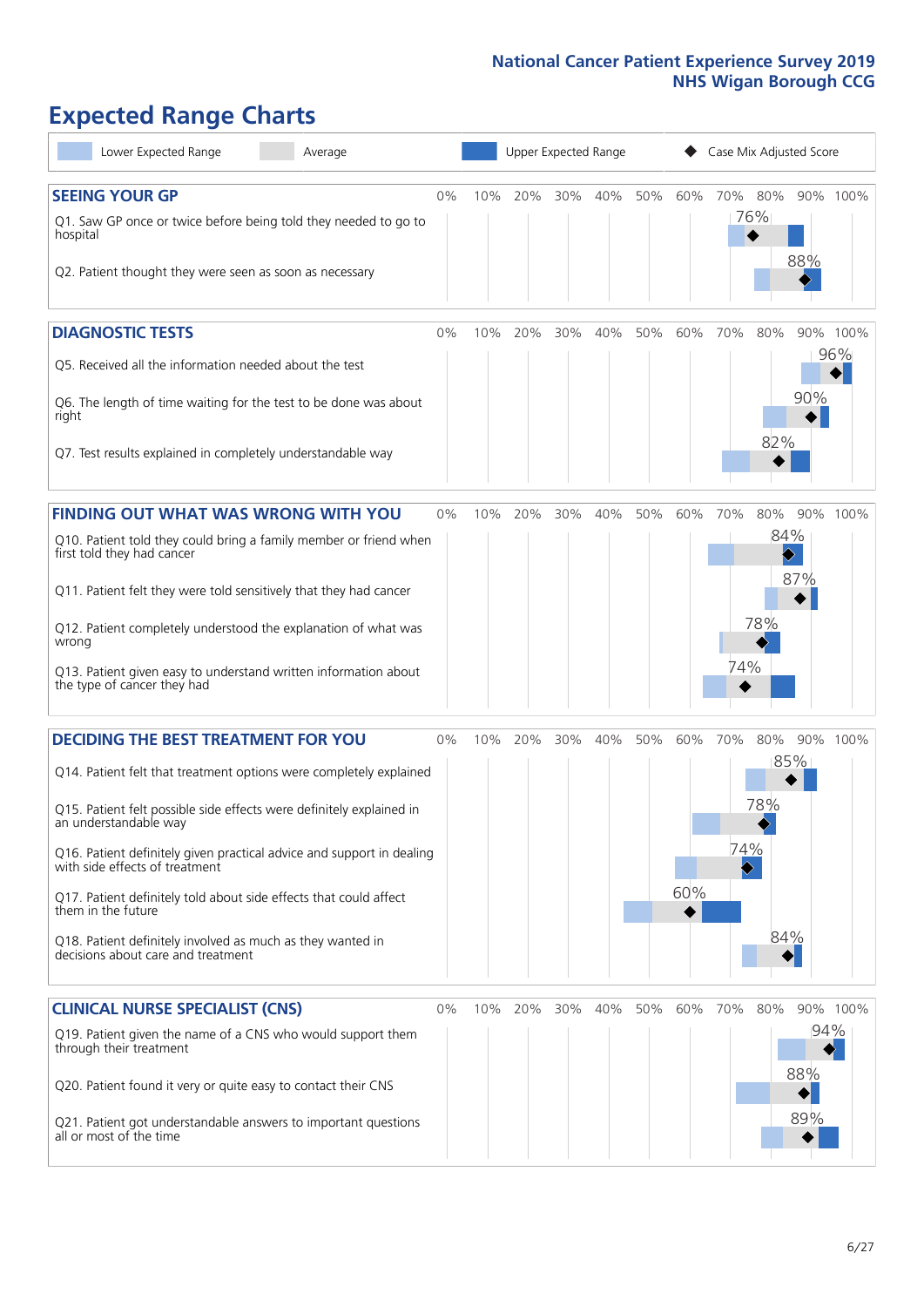# **Expected Range Charts**

| Lower Expected Range<br>Average                                                                                                                                                                            |    |     |     |     | Upper Expected Range |     |     |     | Case Mix Adjusted Score |            |          |
|------------------------------------------------------------------------------------------------------------------------------------------------------------------------------------------------------------|----|-----|-----|-----|----------------------|-----|-----|-----|-------------------------|------------|----------|
| <b>SUPPORT FOR PEOPLE WITH CANCER</b><br>Q22. Hospital staff gave information about support or self-help<br>groups for people with cancer                                                                  | 0% | 10% | 20% | 30% | 40%                  | 50% | 60% | 70% | 80%<br>83%              | 91%        | 90% 100% |
| Q23. Hospital staff discussed or gave information about the impact<br>cancer could have on day to day activities<br>Q24. Hospital staff gave information on getting financial help or<br>possible benefits |    |     |     |     |                      |     | 63% |     |                         |            |          |
| Q25. Hospital staff told patient they could get free prescriptions                                                                                                                                         |    |     |     |     |                      |     |     |     |                         | 87%        |          |
| <b>OPERATIONS</b>                                                                                                                                                                                          | 0% | 10% | 20% | 30% | 40%                  | 50% | 60% | 70% | 80%                     |            | 90% 100% |
| Q27. Beforehand, patient had all the information needed about the<br>operation                                                                                                                             |    |     |     |     |                      |     |     |     |                         | 95%        |          |
| Q28. Afterwards, staff completely explained how operation had<br>gone in understandable way                                                                                                                |    |     |     |     |                      |     |     |     | 79%                     |            |          |
| <b>HOSPITAL CARE AS AN INPATIENT</b>                                                                                                                                                                       | 0% | 10% | 20% | 30% | 40%                  | 50% | 60% | 70% | 80%                     |            | 90% 100% |
| Q30. Hospital staff didn't talk in front of patient as if patient wasn't<br>there                                                                                                                          |    |     |     |     |                      |     |     |     |                         | 87%<br>88% |          |
| Q31. Patient had confidence and trust in all doctors treating them                                                                                                                                         |    |     |     |     |                      |     |     |     |                         |            |          |
| Q32. Patient's family or someone close definitely felt able to talk to<br>a doctor                                                                                                                         |    |     |     |     |                      |     |     |     | 80%                     |            |          |
| Q33. Patient had confidence and trust in all the ward nurses<br>treating them                                                                                                                              |    |     |     |     |                      |     |     |     | 78%                     |            |          |
| Q34. Patient thought there were always or nearly always enough<br>nurses on duty to care for them                                                                                                          |    |     |     |     |                      |     | 64% |     |                         |            |          |
| Q35. All hospital staff asked patient what name they prefer to be<br>called by                                                                                                                             |    |     |     |     |                      |     |     |     | 79%                     |            |          |
| Q36. Patient always given enough privacy when discussing<br>condition or treatment                                                                                                                         |    |     |     |     |                      |     |     |     |                         | 86%        |          |
| Q37. Patient definitely found hospital staff to discuss worries or<br>fears during their inpatient visit                                                                                                   |    |     |     |     |                      |     | 56% |     |                         |            |          |
| Q38. Hospital staff definitely did everything they could to help<br>control pain                                                                                                                           |    |     |     |     |                      |     |     |     | 82%                     |            |          |
| Q39. Patient always felt they were treated with respect and dignity<br>while in hospital                                                                                                                   |    |     |     |     |                      |     |     |     |                         | 88%        |          |
| Q40. Patient given clear written information about what should or<br>should not do after leaving hospital                                                                                                  |    |     |     |     |                      |     |     |     | 84%                     |            |          |
| Q41. Hospital staff told patient who to contact if worried about<br>condition or treatment after leaving hospital                                                                                          |    |     |     |     |                      |     |     |     |                         |            | 96%      |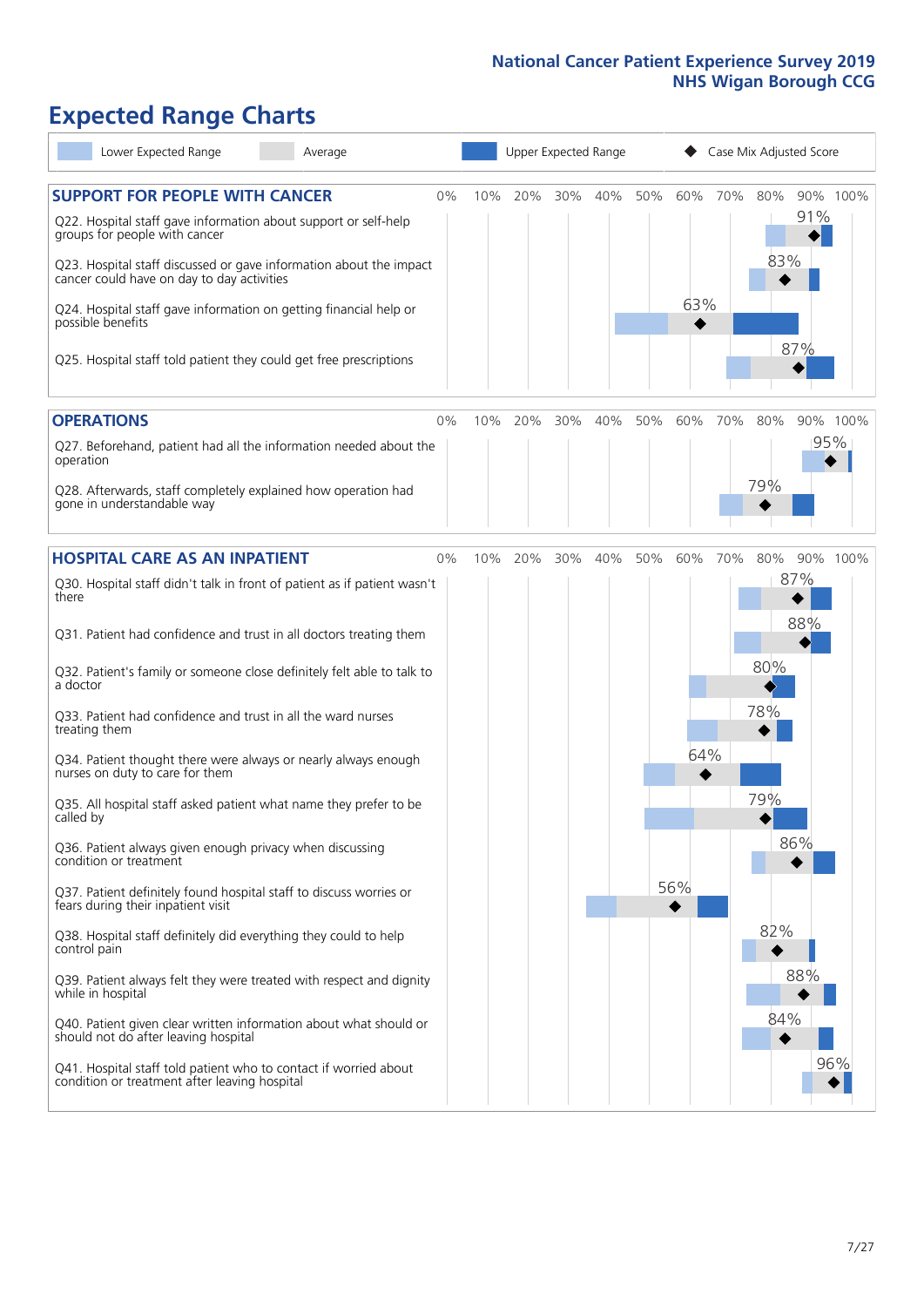# **Expected Range Charts**

| Lower Expected Range<br>Average                                                                                                                                                |       |     |     |     | Upper Expected Range |     |     | Case Mix Adjusted Score |     |          |          |
|--------------------------------------------------------------------------------------------------------------------------------------------------------------------------------|-------|-----|-----|-----|----------------------|-----|-----|-------------------------|-----|----------|----------|
| <b>HOSPITAL CARE AS A DAY PATIENT / OUTPATIENT 0%</b><br>Q43. Patient definitely found hospital staff to discuss worries or<br>fears during their outpatient or day case visit |       | 10% | 20% | 30% | 40%                  | 50% | 60% | 70% 80%                 | 77% |          | 90% 100% |
| Q44. Cancer doctor had the right documents at patient's last<br>outpatient appointment                                                                                         |       |     |     |     |                      |     |     |                         |     |          | 95%      |
| Q46. Beforehand patient completely had all information needed<br>about radiotherapy treatment                                                                                  |       |     |     |     |                      |     |     |                         |     | 95%      |          |
| Q47. Patient completely given understandable information about<br>whether radiotherapy was working                                                                             |       |     |     |     |                      |     | 63% |                         |     |          |          |
| Q49. Beforehand patient completely had all information needed<br>about chemotherapy treatment                                                                                  |       |     |     |     |                      |     |     |                         |     | 91%      |          |
| Q50. Patient given enough information about whether<br>chemotherapy was working in a completely understandable way                                                             |       |     |     |     |                      |     |     | 66%                     |     |          |          |
| <b>HOME CARE AND SUPPORT</b>                                                                                                                                                   | 0%    | 10% | 20% | 30% | 40%                  | 50% | 60% | 70%                     | 80% |          | 90% 100% |
| Q51. Hospital staff definitely gave family or someone close all the<br>information needed to help care at home                                                                 |       |     |     |     |                      |     |     | 64%                     |     |          |          |
| Q52. Patient definitely given enough support from health or social<br>services during treatment                                                                                |       |     |     |     |                      |     | 59% |                         |     |          |          |
| Q53. Patient definitely given enough support from health or social<br>services after treatment                                                                                 |       |     |     |     |                      |     | 56% |                         |     |          |          |
| <b>CARE FROM YOUR GENERAL PRACTICE</b>                                                                                                                                         | 0%    | 10% | 20% | 30% | 40%                  | 50% | 60% | 70%                     | 80% |          | 90% 100% |
| Q54. GP given enough information about patient's condition and<br>treatment                                                                                                    |       |     |     |     |                      |     |     |                         |     | 94%      |          |
| Q55. General practice staff definitely did everything they could to<br>support patient during treatment                                                                        |       |     |     |     |                      |     | 60% |                         |     |          |          |
| <b>YOUR OVERALL NHS CARE</b>                                                                                                                                                   | $0\%$ | 10% | 20% | 30% | 40%                  | 50% | 60% | 70%                     | 80% |          | 90% 100% |
| Q56. Different people treating and caring for patient always work<br>well together to give best possible care                                                                  |       |     |     |     |                      |     |     |                         | 74% |          |          |
| Q57. Patient given a care plan                                                                                                                                                 |       |     |     |     | 38%                  |     |     |                         |     |          |          |
| Q58. Overall the administration of care was good or very good                                                                                                                  |       |     |     |     |                      |     |     |                         |     | 91%      |          |
| Q59. Patient felt length of time for attending clinics and<br>appointments for cancer was about right                                                                          |       |     |     |     |                      |     |     | 74%                     |     |          |          |
| Q60. Someone discussed with patient whether they would like to<br>take part in cancer research                                                                                 |       |     |     |     | 35%                  |     |     |                         |     |          |          |
|                                                                                                                                                                                | 0     |     | 2   | 3   | 4                    | 5   | 6   | 7                       | 8   | 9<br>9.0 | 10       |
| Q61. Patient's average rating of care scored from very poor to very<br>good                                                                                                    |       |     |     |     |                      |     |     |                         |     |          |          |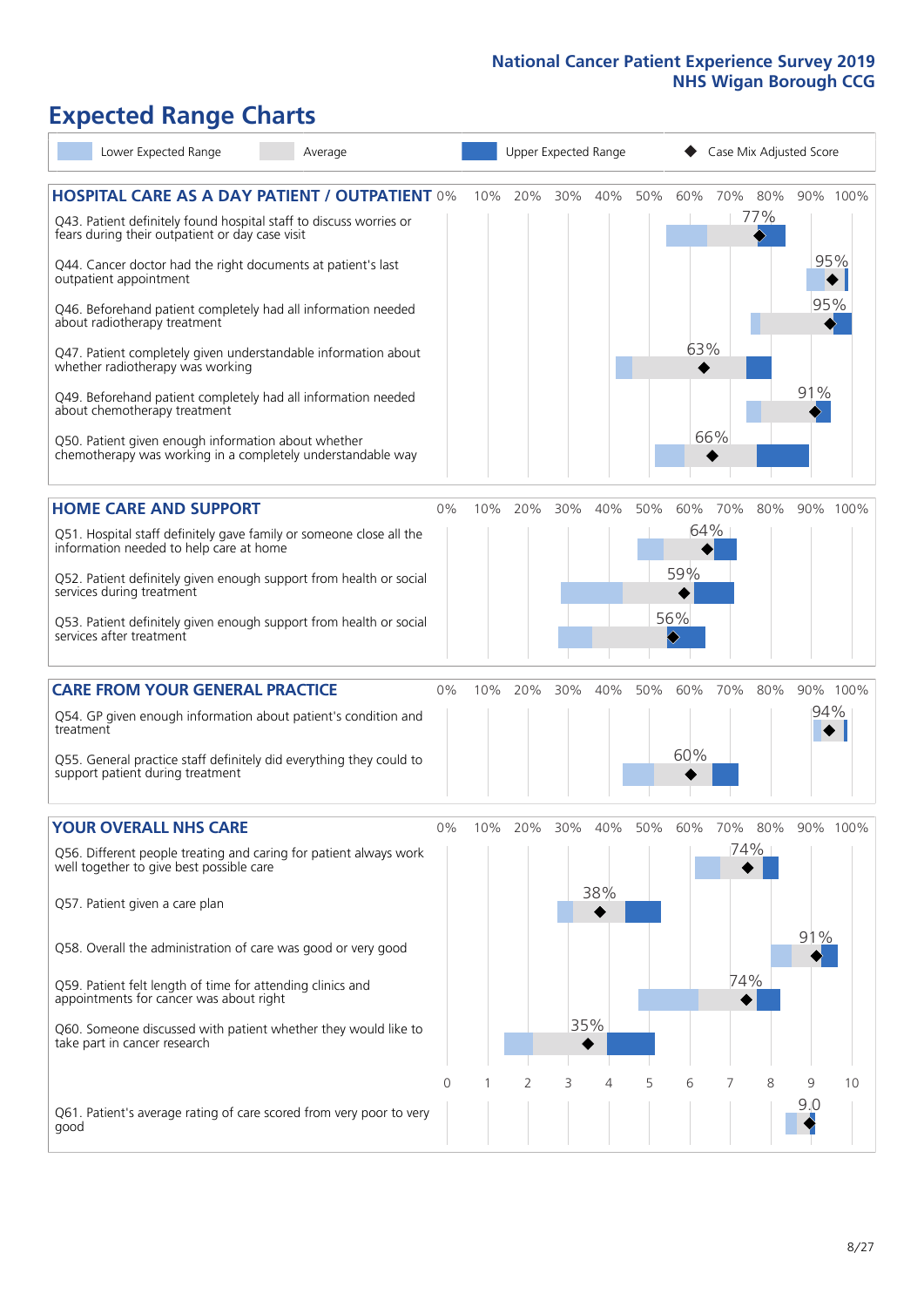# **Comparability Tables**

\* Indicates where a score has been suppressed because there are less than 21 responses.

\*\* No score available for 2018.

 $\triangle$  or  $\nabla$ 

Change 2018-2019: Indicates where 2019 score is significantly higher or lower than 2018 score Change Overall: Indicates significant change overall (2015, 2016, 2017, 2018 and 2019).

Adjusted Score below Lower Expected Range Adjusted Score between Upper and Lower Expected Ranges Adjusted Score above Upper Expected Range

|                                                                             | Case Mix Adjusted Scores<br>Unadjusted Scores |               |           |               |                                                   |         |               |                |                                     |                   |
|-----------------------------------------------------------------------------|-----------------------------------------------|---------------|-----------|---------------|---------------------------------------------------|---------|---------------|----------------|-------------------------------------|-------------------|
|                                                                             | 2018<br>n                                     | 2018<br>Score | 2019<br>n | 2019<br>Score | $\sim$  Change   Change   $\sim$<br>2018-<br>2019 | Overall | 2019<br>Score | Lower<br>Range | Upper<br>Expected Expected<br>Range | National<br>Score |
| <b>SEEING YOUR GP</b>                                                       |                                               |               |           |               |                                                   |         |               |                |                                     |                   |
| Q1. Saw GP once or twice before being told they needed to go<br>to hospital | 222                                           | 78%           | 213       | 75%           |                                                   |         | 76%           | 73%            | 84%                                 | 79%               |
| Q2. Patient thought they were seen as soon as necessary                     | 318                                           | 87%           | 285       | 88%           |                                                   |         | 88%           | 80%            | 88%                                 | 84%               |

| <b>DIAGNOSTIC TESTS</b>                                                   |      |     |     |     |  |     |     |     |     |
|---------------------------------------------------------------------------|------|-----|-----|-----|--|-----|-----|-----|-----|
| O5. Received all the information needed about the test                    | $**$ | **  | 231 | 96% |  | 96% | 92% | 98% | 95% |
| Q6. The length of time waiting for the test to be done was<br>about right | 269  | 92% | 237 | 90% |  | 90% | 84% | 92% | 88% |
| Q7. Test results explained in completely understandable way               | 275  | 78% | 238 | 82% |  | 82% | 75% | 85% | 80% |

| <b>FINDING OUT WHAT WAS WRONG WITH YOU</b>                                                      |     |     |     |     |     |     |     |     |
|-------------------------------------------------------------------------------------------------|-----|-----|-----|-----|-----|-----|-----|-----|
| Q10. Patient told they could bring a family member or friend<br>when first told they had cancer | 306 | 87% | 274 | 84% | 84% | 71% | 83% | 77% |
| Q11. Patient felt they were told sensitively that they had cancer                               | 320 | 85% | 287 | 87% | 87% | 82% | 90% | 86% |
| Q12. Patient completely understood the explanation of what<br>was wrong                         | 325 | 75% | 285 | 77% | 78% | 68% | 78% | 73% |
| Q13. Patient given easy to understand written information<br>about the type of cancer they had  | 284 | 74% | 249 | 74% | 74% | 69% | 80% | 74% |

| <b>DECIDING THE BEST TREATMENT FOR YOU</b>                                                              |      |       |     |     |  |     |     |     |     |
|---------------------------------------------------------------------------------------------------------|------|-------|-----|-----|--|-----|-----|-----|-----|
| Q14. Patient felt that treatment options were completely<br>explained                                   | 287  | 84%   | 241 | 85% |  | 85% | 79% | 88% | 83% |
| Q15. Patient felt possible side effects were definitely explained<br>in an understandable way           | 303  | 73%   | 263 | 78% |  | 78% | 67% | 78% | 73% |
| Q16. Patient definitely given practical advice and support in<br>dealing with side effects of treatment | 301  | 71%   | 264 | 75% |  | 74% | 62% | 73% | 67% |
| Q17. Patient definitely told about side effects that could affect<br>them in the future                 | 287  | 63%   | 250 | 60% |  | 60% | 51% | 63% | 57% |
| Q18. Patient definitely involved as much as they wanted in<br>decisions about care and treatment        | $**$ | $* *$ | 275 | 84% |  | 84% | 76% | 86% | 81% |

| <b>CLINICAL NURSE SPECIALIST (CNS)</b>                                                    |     |     |     |     |  |     |     |     |     |
|-------------------------------------------------------------------------------------------|-----|-----|-----|-----|--|-----|-----|-----|-----|
| Q19. Patient given the name of a CNS who would support them<br>through their treatment    | 313 | 90% | 270 | 94% |  | 94% | 89% | 95% | 92% |
| Q20. Patient found it very or quite easy to contact their CNS                             | 256 | 88% | 220 | 89% |  | 88% | 80% | 90% | 85% |
| Q21. Patient got understandable answers to important<br>questions all or most of the time | 241 | 88% | 217 | 89% |  | 89% | 83% | 92% | 87% |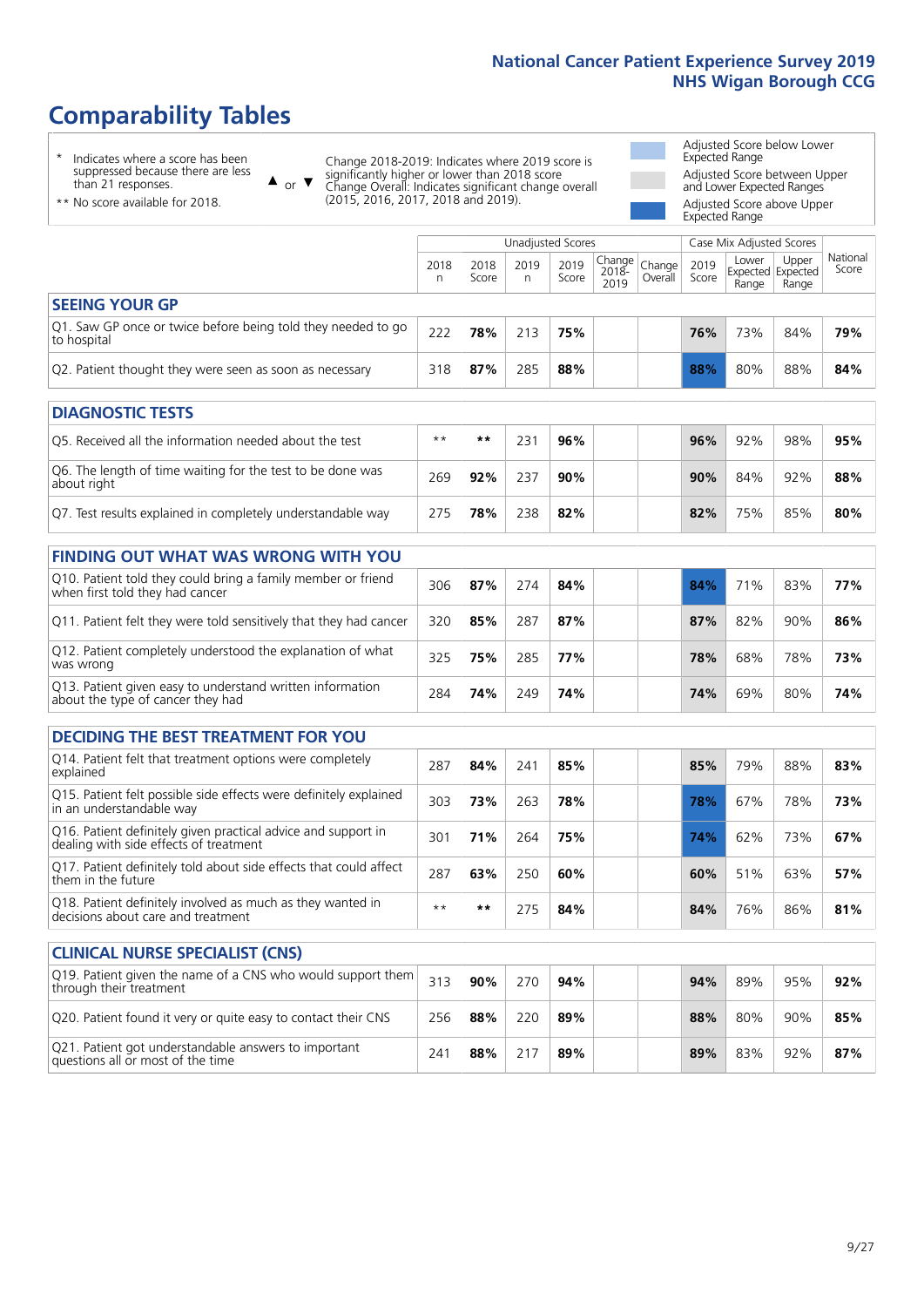# **Comparability Tables**

\* Indicates where a score has been suppressed because there are less than 21 responses.

\*\* No score available for 2018.

 $\triangle$  or  $\nabla$ 

Change 2018-2019: Indicates where 2019 score is significantly higher or lower than 2018 score Change Overall: Indicates significant change overall (2015, 2016, 2017, 2018 and 2019).

Adjusted Score below Lower Expected Range Adjusted Score between Upper and Lower Expected Ranges Adjusted Score above Upper Expected Range

|                                                                                                                   |              |               |            | Unadjusted Scores |                         |                   |               | Case Mix Adjusted Scores            |                |                   |
|-------------------------------------------------------------------------------------------------------------------|--------------|---------------|------------|-------------------|-------------------------|-------------------|---------------|-------------------------------------|----------------|-------------------|
|                                                                                                                   | 2018<br>n    | 2018<br>Score | 2019<br>n. | 2019<br>Score     | Change<br>2018-<br>2019 | Change<br>Overall | 2019<br>Score | Lower<br>Expected Expected<br>Range | Upper<br>Range | National<br>Score |
| <b>SUPPORT FOR PEOPLE WITH CANCER</b>                                                                             |              |               |            |                   |                         |                   |               |                                     |                |                   |
| Q22. Hospital staff gave information about support or self-help<br>groups for people with cancer                  | 256          | 85%           | 211        | 91%               |                         | ▲                 | 91%           | 84%                                 | 92%            | 88%               |
| Q23. Hospital staff discussed or gave information about the<br>impact cancer could have on day to day activities  | 230          | 86%           | 179        | 84%               |                         |                   | 83%           | 79%                                 | 89%            | 84%               |
| Q24. Hospital staff gave information on getting financial help or<br>possible benefits                            | 189          | 63%           | 142        | 63%               |                         |                   | 63%           | 54%                                 | 71%            | 63%               |
| Q25. Hospital staff told patient they could get free prescriptions                                                | 153          | 85%           | 118        | 86%               |                         |                   | 87%           | 75%                                 | 89%            | 82%               |
| <b>OPERATIONS</b>                                                                                                 |              |               |            |                   |                         |                   |               |                                     |                |                   |
| Q27. Beforehand, patient had all the information needed about<br>the operation                                    | 201          | 96%           | 170        | 95%               |                         |                   | 95%           | 93%                                 | 99%            | 96%               |
| Q28. Afterwards, staff completely explained how operation had<br>gone in understandable way                       | 200          | 77%           | 166        | 79%               |                         |                   | 79%           | 73%                                 | 85%            | 79%               |
| <b>HOSPITAL CARE AS AN INPATIENT</b>                                                                              |              |               |            |                   |                         |                   |               |                                     |                |                   |
| Q30. Hospital staff didn't talk in front of patient as if patient<br>wasn't there                                 | $**$         | **            | 139        | 86%               |                         |                   | 87%           | 77%                                 | 90%            | 84%               |
| Q31. Patient had confidence and trust in all doctors treating<br>them                                             | $* *$        | **            | 140        | 89%               |                         |                   | 88%           | 78%                                 | 90%            | 84%               |
| Q32. Patient's family or someone close definitely felt able to talk<br>to a doctor                                | $* *$        | **            | 116        | 80%               |                         |                   | 80%           | 64%                                 | 80%            | 72%               |
| Q33. Patient had confidence and trust in all the ward nurses<br>treating them                                     | $* *$        | **            | 140        | 79%               |                         |                   | 78%           | 67%                                 | 81%            | 74%               |
| Q34. Patient thought there were always or nearly always<br>enough nurses on duty to care for them                 | $**$         | $***$         | 137        | 64%               |                         |                   | 64%           | 56%                                 | 72%            | 64%               |
| Q35. All hospital staff asked patient what name they prefer to<br>be called by                                    | $**$         | **            | 139        | 80%               |                         |                   | 79%           | 61%                                 | 81%            | 71%               |
| Q36. Patient always given enough privacy when discussing<br>condition or treatment                                | $\star\star$ | $***$         | 140        | 86%               |                         |                   | 86%           | 79%                                 | 91%            | 85%               |
| Q37. Patient definitely found hospital staff to discuss worries or<br>fears during their inpatient visit          | $* *$        | **            | 97         | 57%               |                         |                   | 56%           | 42%                                 | 62%            | 52%               |
| Q38. Hospital staff definitely did everything they could to help<br>control pain                                  | $* *$        | **            | 128        | 82%               |                         |                   | 82%           | 76%                                 | 89%            | 83%               |
| Q39. Patient always felt they were treated with respect and<br>dignity while in hospital                          | $***$        | **            | 140        | 88%               |                         |                   | 88%           | 82%                                 | 93%            | 88%               |
| Q40. Patient given clear written information about what should<br>or should not do after leaving hospital         | $**$         | **            | 133        | 83%               |                         |                   | 84%           | 80%                                 | 92%            | 86%               |
| Q41. Hospital staff told patient who to contact if worried about<br>condition or treatment after leaving hospital | $**$         | **            | 137        | 96%               |                         |                   | 96%           | 90%                                 | 98%            | 94%               |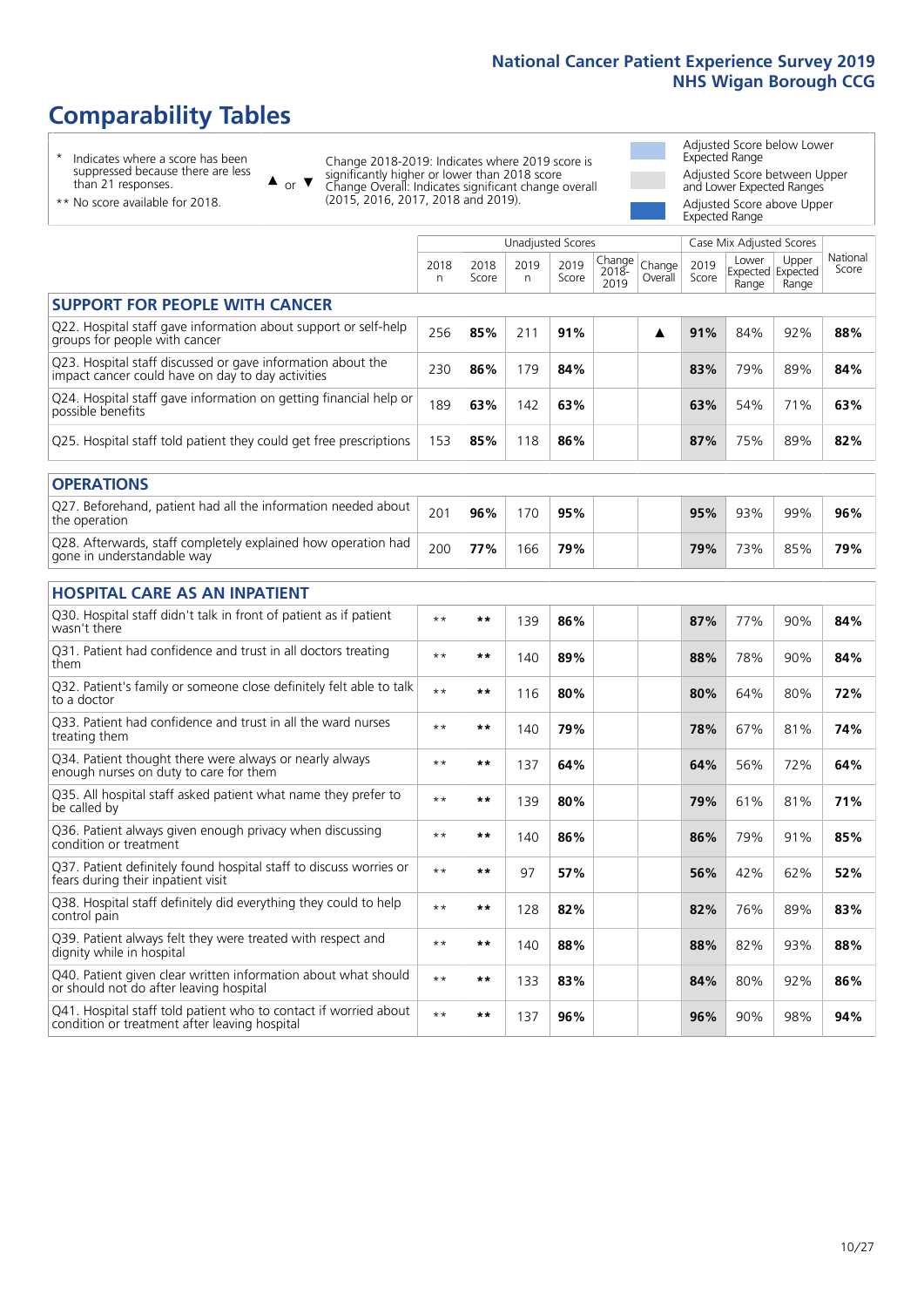# **Comparability Tables**

\* Indicates where a score has been suppressed because there are less than 21 responses.

\*\* No score available for 2018.

 $\triangle$  or  $\nabla$ 

Change 2018-2019: Indicates where 2019 score is significantly higher or lower than 2018 score Change Overall: Indicates significant change overall (2015, 2016, 2017, 2018 and 2019).

Adjusted Score below Lower Expected Range Adjusted Score between Upper and Lower Expected Ranges Adjusted Score above Upper Expected Range

|                                                                                                                       |              |               |            | Unadjusted Scores |                         |                   |               | Case Mix Adjusted Scores |                                     |                   |
|-----------------------------------------------------------------------------------------------------------------------|--------------|---------------|------------|-------------------|-------------------------|-------------------|---------------|--------------------------|-------------------------------------|-------------------|
|                                                                                                                       | 2018<br>n    | 2018<br>Score | 2019<br>n. | 2019<br>Score     | Change<br>2018-<br>2019 | Change<br>Overall | 2019<br>Score | Lower<br>Range           | Upper<br>Expected Expected<br>Range | National<br>Score |
| <b>HOSPITAL CARE AS A DAY PATIENT / OUTPATIENT</b>                                                                    |              |               |            |                   |                         |                   |               |                          |                                     |                   |
| Q43. Patient definitely found hospital staff to discuss worries or<br>fears during their outpatient or day case visit | 235          | 77%           | 201        | 78%               |                         |                   | 77%           | 64%                      | 77%                                 | 71%               |
| Q44. Cancer doctor had the right documents at patient's last<br>outpatient appointment                                | 271          | 97%           | 242        | 95%               |                         |                   | 95%           | 93%                      | 98%                                 | 96%               |
| Q46. Beforehand patient completely had all information needed<br>about radiotherapy treatment                         | 57           | 91%           | 56         | 95%               |                         |                   | 95%           | 77%                      | 95%                                 | 86%               |
| Q47. Patient completely given understandable information<br>about whether radiotherapy was working                    | 52           | 62%           | 46         | 63%               |                         |                   | 63%           | 46%                      | 74%                                 | 60%               |
| Q49. Beforehand patient completely had all information needed<br>about chemotherapy treatment                         | 146          | 81%           | 109        | 91%               |                         |                   | 91%           | 77%                      | 91%                                 | 84%               |
| Q50. Patient given enough information about whether<br>chemotherapy was working in a completely understandable way    | 131          | 72%           | 105        | 67%               |                         |                   | 66%           | 59%                      | 77%                                 | 68%               |
| <b>HOME CARE AND SUPPORT</b>                                                                                          |              |               |            |                   |                         |                   |               |                          |                                     |                   |
| Q51. Hospital staff definitely gave family or someone close all<br>the information needed to help care at home        | 284          | 63%           | 240        | 65%               |                         |                   | 64%           | 54%                      | 66%                                 | 60%               |
| Q52. Patient definitely given enough support from health or<br>social services during treatment                       | 220          | 61%           | 177        | 59%               |                         |                   | 59%           | 43%                      | 61%                                 | 52%               |
| Q53. Patient definitely given enough support from health or<br>social services after treatment                        | 125          | 54%           | 111        | 57%               |                         |                   | 56%           | 36%                      | 54%                                 | 45%               |
| <b>CARE FROM YOUR GENERAL PRACTICE</b>                                                                                |              |               |            |                   |                         |                   |               |                          |                                     |                   |
| Q54. GP given enough information about patient's condition<br>and treatment                                           | 270          | 96%           | 221        | 95%               |                         |                   | 94%           | 92%                      | 98%                                 | 95%               |
| Q55. General practice staff definitely did everything they could<br>to support patient during treatment               | 233          | 60%           | 192        | 60%               |                         |                   | 60%           | 51%                      | 65%                                 | 58%               |
| <b>YOUR OVERALL NHS CARE</b>                                                                                          |              |               |            |                   |                         |                   |               |                          |                                     |                   |
| Q56. Different people treating and caring for patient always                                                          | $\star\star$ | $**$          |            |                   |                         |                   |               |                          |                                     |                   |
| work well together to give best possible care                                                                         |              |               | 276        | 75%               |                         |                   | 74%           | 68%                      | 78%                                 | 73%               |
| Q57. Patient given a care plan                                                                                        | 253          | 42%           | 215        | 38%               |                         |                   | 38%           | 31%                      | 44%                                 | 38%               |
| Q58. Overall the administration of care was good or very good                                                         | 320          | 94%           | 282        | 91%               |                         |                   | 91%           | 85%                      | 92%                                 | 89%               |
| Q59. Patient felt length of time for attending clinics and<br>appointments for cancer was about right                 | 321          | 73%           | 282        | 74%               |                         |                   | 74%           | 62%                      | 77%                                 | 69%               |
| Q60. Someone discussed with patient whether they would like<br>to take part in cancer research                        | 311          | 33%           | 259        | 34%               |                         | ▲                 | 35%           | 21%                      | 40%                                 | 30%               |
| Q61. Patient's average rating of care scored from very poor to<br>very good                                           | 311          | 9.0           | 279        | 9.0               |                         |                   | 9.0           | 8.6                      | 9.0                                 | 8.8               |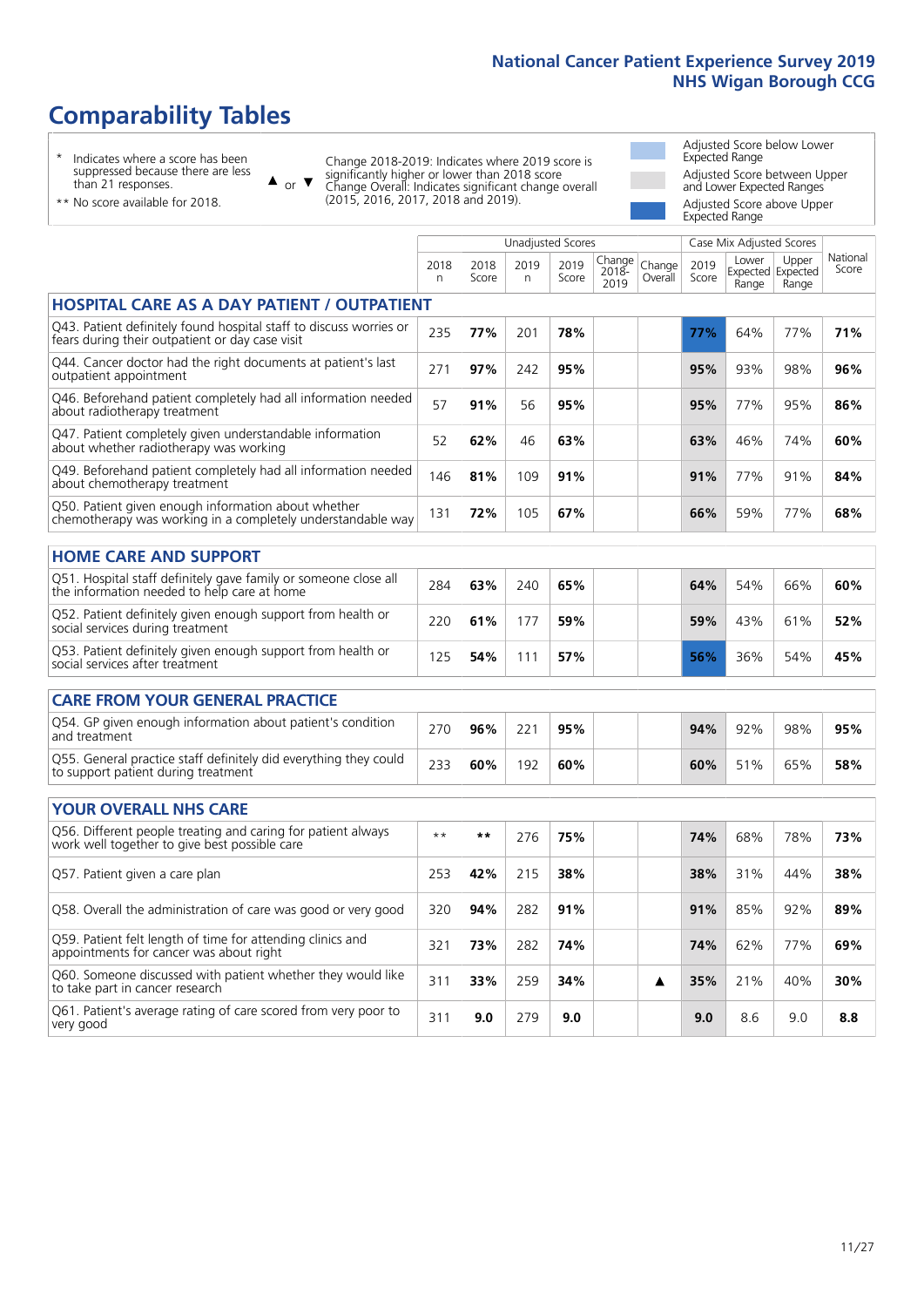# **Tumour Type Tables**

- \* Indicates where a score has been suppressed because there are less than 21 responses.
- n.a. Indicates that there were no respondents for that tumour group.

| <b>SEEING YOUR GP</b>                           |            |              |                 |             |                    |                |                  |         | Tumour Group |         |         |                 |                                                           |             |                |
|-------------------------------------------------|------------|--------------|-----------------|-------------|--------------------|----------------|------------------|---------|--------------|---------|---------|-----------------|-----------------------------------------------------------|-------------|----------------|
|                                                 |            | Brain<br>CNS | <b>Breast</b>   | Colorectal  | ᠊ᢛ<br>Gynaecologic | Haematological | Head and<br>Neck | Lung    | Prostate     | Sarcoma | Skin    | Upper<br>Gastro | $\sigma$<br>Jrologica                                     | Other       | All<br>Cancers |
| Q1. Saw GP once or twice before being told they | <b>CCG</b> |              | n.a. $94\%$ 63% |             | $\star$            | 64%            | $\star$          | $\star$ | $\star$      | $\star$ | $\star$ | $\star$         | 86%                                                       | $\star$     | 75%            |
| needed to go to hospital                        | National   | 59%          |                 | 94% 75% 77% |                    |                |                  |         |              |         |         |                 | 67%   79%   71%   82%   71%   90%   74%   83%   74%   79% |             |                |
| Q2. Patient thought they were seen as soon as   | <b>CCG</b> | n.a.         |                 | 91% 91%     | $\star$            | 88%            | $\star$          | $\star$ | $\star$      | $\star$ | $\star$ | $\star$         |                                                           | 88% 87% 88% |                |
| necessary                                       | National   | 79%          |                 | 89% 83%     |                    |                |                  |         |              |         |         |                 | 81% 82% 81% 84% 86% 69% 85% 79% 85% 79%                   |             | 84%            |

#### **DIAGNOSTIC TESTS** Tumour Group

|                                                   |                                          | Brain | <b>Breast</b> | Colorectal<br>LGT | ᠊ᢛ<br>Gynaecologic | Haematological | Head and<br>Neck | Lung        | Prostate | Sarcoma | Skin    | Upper<br>Gastro | rological                                   | Other   | All<br>Cancers |
|---------------------------------------------------|------------------------------------------|-------|---------------|-------------------|--------------------|----------------|------------------|-------------|----------|---------|---------|-----------------|---------------------------------------------|---------|----------------|
| Q5. Received all the information needed about     | <b>CCG</b>                               | n.a.  |               | 98% 97%           |                    | 95%            | $\star$          | $\star$     | $\star$  |         | $\star$ |                 | 100%                                        | $\star$ | 96%            |
| the test                                          | National                                 | 93%   |               | 95% 95%           |                    | 93% 95%        |                  | 93% 95% 95% |          | 93%     | 96%     |                 | 95% 95% 95%                                 |         | 95%            |
| Q6. The length of time waiting for the test to be | <b>CCG</b>                               | n.a.  | 92% 97%       |                   | $\star$            | 89%            | $\star$          | $\star$     | $\star$  | $\star$ | $\star$ | $\star$         | 91%                                         | $\star$ | 90%            |
| done was about right                              | <b>National</b>                          |       | 84% 91% 88%   |                   |                    |                |                  |             |          |         |         |                 | 86% 89% 88% 87% 87% 81% 87% 84% 87% 86% 88% |         |                |
| Q7. Test results explained in completely          | <b>CCG</b>                               | n.a.  |               | 88% 74%           | $\star$            | 81%            | $\star$          | $\star$     | $\star$  | $\star$ | $\star$ | $\star$         | 83%                                         | $\star$ | 82%            |
| understandable way                                | National 71% 83% 82% 77% 77% 79% 80% 80% |       |               |                   |                    |                |                  |             |          |         |         |                 | 78% 84% 75% 80% 76% 80%                     |         |                |

| <b>FINDING OUT WHAT WAS WRONG WITH YOU</b>        |          |        |               |                       |                |                   |                        |         | <b>Tumour Group</b> |         |         |                 |            |         |                |
|---------------------------------------------------|----------|--------|---------------|-----------------------|----------------|-------------------|------------------------|---------|---------------------|---------|---------|-----------------|------------|---------|----------------|
|                                                   |          | Brain  | <b>Breast</b> | olorectal<br>LGT<br>Ō | Gynaecological | aematologica<br>エ | ad and<br>Neck<br>Head | Lung    | Prostate            | Sarcoma | Skin    | Upper<br>Gastro | Urological | Other   | All<br>Cancers |
| Q10. Patient told they could bring a family       | CCG      | n.a.   | 92%           | 84%                   |                | 75%               | $\star$                | $\star$ | $\star$             | $\star$ | $\star$ | $\star$         | 96%        | 81%     | 84%            |
| member or friend when first told they had cancer  | National | 85%    | 82%           | 82%                   | 71%            | 71%               | 71%                    | 77%     | 79%                 | 73%     | 69%     | 76%             | 73%        | 75%     | 77%            |
| Q11. Patient felt they were told sensitively that | CCG      | n.a.   |               | 96% 85%               |                | 82%               | $^\star$               | $\star$ | $\star$             | $\star$ | $\star$ | $\star$         |            | 88% 87% | 87%            |
| they had cancer                                   | National | 79%    | 89% 87%       |                       | 82%            |                   | 84% 87%                | 83% 86% |                     | 84%     |         | 89% 81%         |            | 84% 83% | 86%            |
| Q12. Patient completely understood the            | CCG      | n.a.   | 85% 82%       |                       |                | 69%               | $\star$                | $\star$ | $\star$             | $\star$ | $\star$ |                 |            | 73% 86% | 77%            |
| explanation of what was wrong                     | National |        | 66% 77%       | 79%                   | 73%            | 60%               | 78%                    | 76%     | 79%                 | 67%     | 80%     | 70%             | 77%        | 70%     | 73%            |
| Q13. Patient given easy to understand written     | CCG      | n.a.   | 79%           | 72%                   |                | 77%               | $\star$                | $\star$ | $\star$             | $\star$ | $\star$ | $\star$         | 73%        | $\ast$  | 74%            |
| information about the type of cancer they had     | National | $66\%$ | 78%           | 73%                   | 71%            | 76%               | 69%                    | 67% 83% |                     | 67%     | 84%     | 67%             | 74%        | 65%     | 74%            |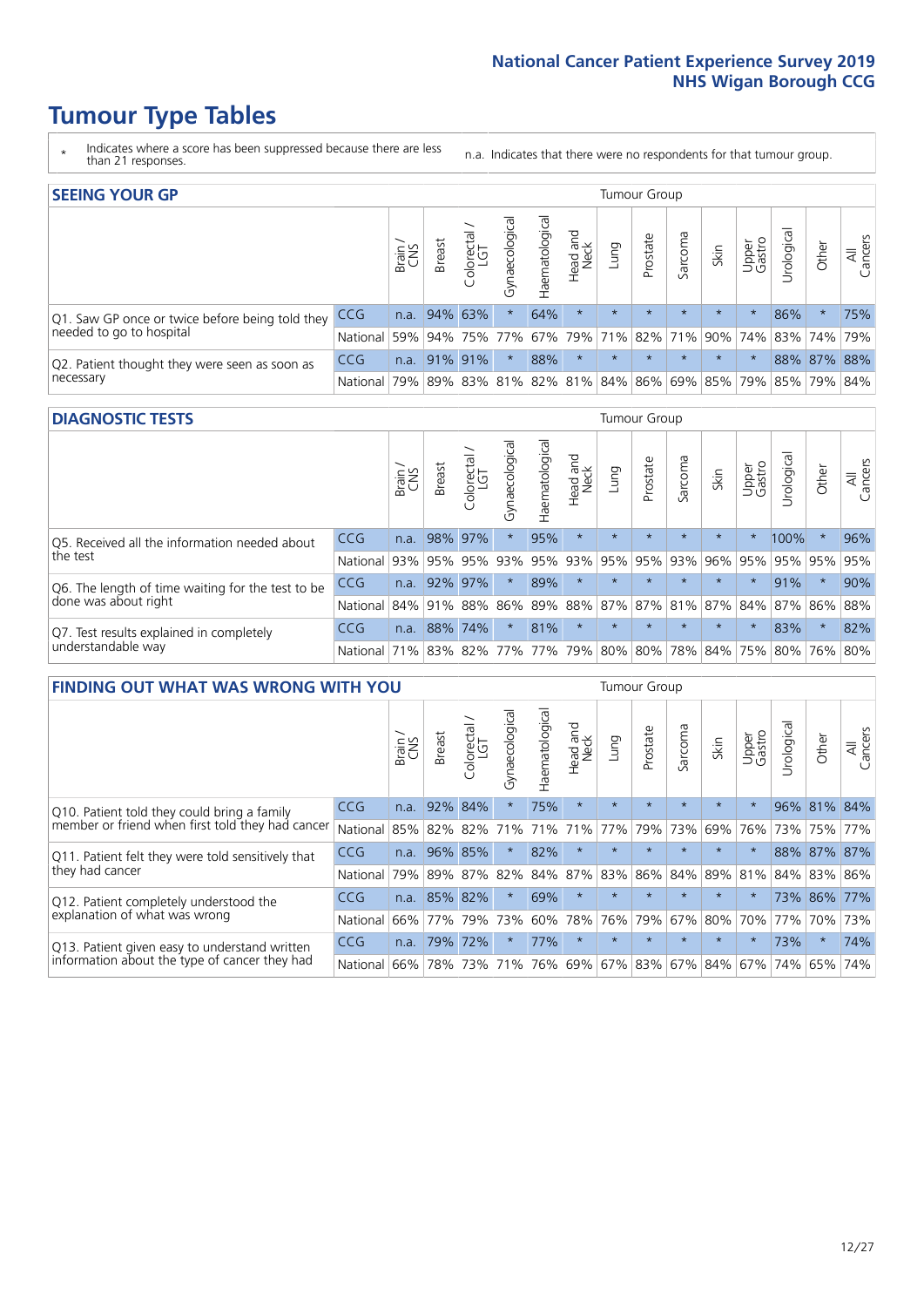# **Tumour Type Tables**

\* Indicates where a score has been suppressed because there are less than 21 responses.

n.a. Indicates that there were no respondents for that tumour group.

|                                                    | <b>DECIDING THE BEST TREATMENT FOR YOU</b> |       |               |                        |                |                |                         |         | <b>Tumour Group</b> |                                     |         |                 |            |         |                |
|----------------------------------------------------|--------------------------------------------|-------|---------------|------------------------|----------------|----------------|-------------------------|---------|---------------------|-------------------------------------|---------|-----------------|------------|---------|----------------|
|                                                    |                                            | Brain | <b>Breast</b> | olorectal.<br>LGT<br>Ü | Gynaecological | Haematological | ead and<br>Neck<br>Head | Lung    | Prostate            | Sarcoma                             | Skin    | Upper<br>Gastro | Jrological | Other   | All<br>Cancers |
| Q14. Patient felt that treatment options were      | CCG                                        | n.a.  | 89%           | 90%                    | $\star$        | 87%            | $\star$                 | $\star$ | $\star$             | $\star$                             | $\star$ | $\star$         | $\star$    | 81%     | 85%            |
| completely explained                               | National                                   | 85%   | 85%           | 85%                    | 85%            | 82%            | 87%                     | 84%     | 83%                 | 83%                                 | 89%     | 81%             | 83%        | 79%     | 83%            |
| Q15. Patient felt possible side effects were       | CCG                                        | n.a.  | 82%           | 76%                    | $\star$        | 81%            | $\star$                 | $\star$ | $\star$             | $\star$                             |         | $\star$         |            | 71% 71% | 78%            |
| definitely explained in an understandable way      | National                                   | 69%   | 74%           | 76%                    | 75%            | 69%            | 73%                     | 74%     | 73%                 | 73%                                 | 77%     | 72%             | 71%        | 70%     | 73%            |
| Q16. Patient definitely given practical advice and | CCG                                        | n.a.  | 80%           | 73%                    | $\star$        | 69%            | $\star$                 | $\star$ | $\star$             | $\star$                             | $\star$ | $\star$         |            | 74% 71% | 75%            |
| support in dealing with side effects of treatment  | National                                   | 63%   | 70%           | 70%                    | 69%            | 65%            | 70%                     | 69%     | 65%                 | 66%                                 | 71%     | 66%             | 63%        | 64%     | 67%            |
| Q17. Patient definitely told about side effects    | CCG                                        | n.a.  | 61%           | 58%                    |                | 57%            | $\star$                 | $\star$ | $\star$             | $\star$                             | $\star$ | $\star$         | 55%        | $\star$ | 60%            |
| that could affect them in the future               | National                                   | 62%   | 57%           | 59%                    | 56%            | 51%            | 64%                     | 56%     | 66%                 | 54%                                 | 66%     | 53%             |            | 56% 52% | 57%            |
| Q18. Patient definitely involved as much as they   | CCG                                        | n.a.  | 83%           | 77%                    | $\star$        | 83%            | $\star$                 | $\star$ | $\star$             | $\star$                             | $\star$ | $\star$         |            | 85% 87% | 84%            |
| wanted in decisions about care and treatment       | National                                   | 79%   |               |                        |                |                |                         |         |                     | 81% 83% 81% 80% 81% 81% 84% 81% 87% |         | 79%             | 79%        | 78% 81% |                |

#### **CLINICAL NURSE SPECIALIST (CNS)** Tumour Group

|                                             |            | Brain | <b>Breast</b> | Colorectal<br>LGT | $\sigma$<br>Gynaecologic | Haematological  | Head and<br>Neck | Lung    | Prostate | Sarcoma | Skin                        | Upper<br>Gastro | rological | Other           | All<br>Cancers |
|---------------------------------------------|------------|-------|---------------|-------------------|--------------------------|-----------------|------------------|---------|----------|---------|-----------------------------|-----------------|-----------|-----------------|----------------|
| Q19. Patient given the name of a CNS who    | <b>CCG</b> | n.a.  | 96% 97%       |                   |                          | 95%             | $\star$          | $\star$ | $\star$  | $\star$ | $\star$                     | $\star$         |           | 96% 95% 94%     |                |
| would support them through their treatment  | National   | 95%   | 95%           | 92%               | 95%                      | 92%             | 91%              | 94% 91% |          | 91%     | 91%                         | 93%             |           | 85% 89%         | 92%            |
| Q20. Patient found it very or quite easy to | <b>CCG</b> | n.a.  | 98% 68%       |                   |                          | 89%             | $\star$          | $\star$ | $\star$  | $\star$ | $\star$                     | $\star$         | $\star$   | $\star$         | 89%            |
| contact their CNS                           | National   | 86%   | 84%           | 88%               | 85%                      | 87% 86% 86% 80% |                  |         |          | 86%     | 90%                         | 85%             |           | 83% 83%         | 85%            |
| Q21. Patient got understandable answers to  | CCG        | n.a.  | 100%          |                   | $\star$                  | 94%             | $\star$          | $\star$ | $\star$  | $\star$ | $\star$                     | $\star$         | $\star$   | $\star$         | 89%            |
| important questions all or most of the time | National   | 82%   | 87%           | 89%               |                          |                 |                  |         |          |         | 86% 89% 88% 86% 87% 87% 93% |                 |           | 86% 87% 86% 87% |                |

| <b>SUPPORT FOR PEOPLE WITH CANCER</b>                                                             |            |       |               |                             |                |                |                        |             | Tumour Group |         |         |                 |            |         |                |
|---------------------------------------------------------------------------------------------------|------------|-------|---------------|-----------------------------|----------------|----------------|------------------------|-------------|--------------|---------|---------|-----------------|------------|---------|----------------|
|                                                                                                   |            | Brain | <b>Breast</b> | olorectal.<br>LGT<br>$\cup$ | Gynaecological | Haematological | ad and<br>Neck<br>Head | <b>Fung</b> | Prostate     | Sarcoma | Skin    | Upper<br>Gastro | Urological | Other   | All<br>Cancers |
| Q22. Hospital staff gave information about<br>support or self-help groups for people with         | CCG        | n.a.  | 93%           | 91%                         | $\star$        | 82%            | $\star$                | $\star$     | $\star$      | $\star$ | $\star$ | $\star$         | $\star$    | $\star$ | 91%            |
| cancer                                                                                            | National   | 92%   | 92%           | 88%                         | 87%            | 86%            | 88%                    | 87%         | 91%          | 86%     | 90%     | 88%             | 81%        | 83%     | 88%            |
| Q23. Hospital staff discussed or gave information<br>about the impact cancer could have on day to | CCG        | n.a.  | 90%           | 67%                         | $\star$        | 81%            | $\star$                | $\star$     | $\star$      | $\star$ | $\star$ | $\star$         | $\star$    | $\star$ | 84%            |
| day activities                                                                                    | National   | 84%   | 86%           | 85%                         | 82%            | 84%            | 84%                    | 83%         | 88%          | 81%     | 86%     | 83%             | 78%        | 79%     | 84%            |
| Q24. Hospital staff gave information on getting                                                   | <b>CCG</b> | n.a.  |               | 75% 64%                     | $\star$        | 48%            | $\star$                | $\star$     | $\star$      | $\star$ | $\star$ | $\star$         | $\star$    | $\star$ | 63%            |
| financial help or possible benefits                                                               | National   | 78%   | 68%           | 61%                         | 66%            | 61%            | 67%                    | 72%         | 55%          | 64%     | 60%     | 64%             | 47%        | 59%     | 63%            |
| Q25. Hospital staff told patient they could get                                                   | <b>CCG</b> | n.a.  | 94%           | $\star$                     | $\star$        | 92%            | $\star$                | $\star$     | $\star$      | $\star$ | $\star$ | $\star$         | $\star$    | $\star$ | 86%            |
| free prescriptions                                                                                | National   | 82%   | 81%           | 83%                         | 79%            | 87%            | 84%                    | 86%         | 80%          | 78%     | 71%     | 84%             | 73%        | 81%     | 82%            |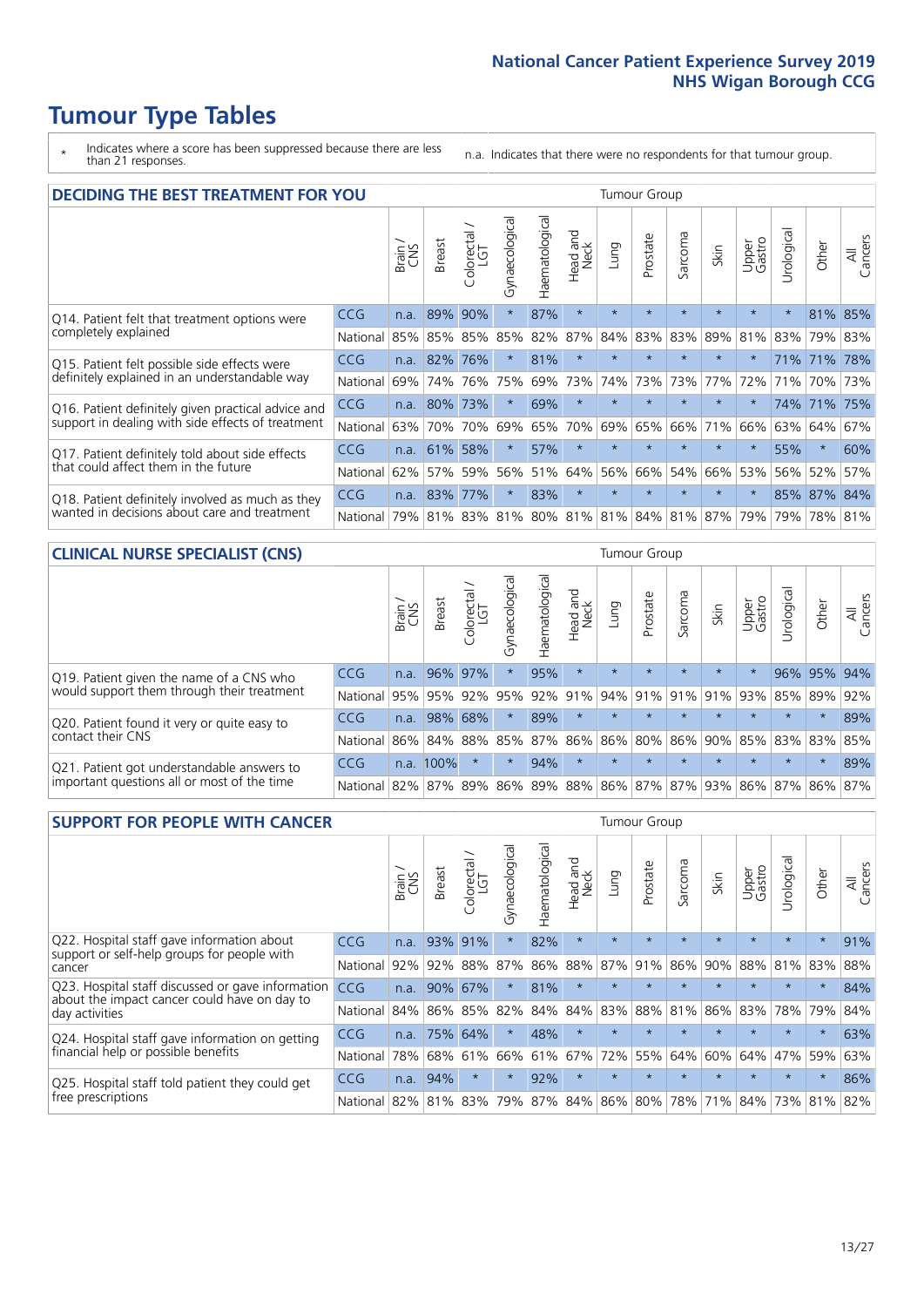# **Tumour Type Tables**

- \* Indicates where a score has been suppressed because there are less than 21 responses.
- n.a. Indicates that there were no respondents for that tumour group.

| <b>OPERATIONS</b>                                |          |       |               |                   |                    |                |                         |         | Tumour Group |         |         |                 |                                                  |         |                |
|--------------------------------------------------|----------|-------|---------------|-------------------|--------------------|----------------|-------------------------|---------|--------------|---------|---------|-----------------|--------------------------------------------------|---------|----------------|
|                                                  |          | Brain | <b>Breast</b> | Colorectal<br>LGT | ᠊ᢛ<br>Gynaecologic | Haematological | Head and<br>Neck        | Lung    | Prostate     | Sarcoma | Skin    | Upper<br>Gastro | $\sigma$<br>Jrologica                            | Other   | All<br>Cancers |
| Q27. Beforehand, patient had all the information | CCG      | n.a.  |               | 96% 92%           | $\star$            |                | $\star$                 | $\star$ | $\star$      | $\star$ | $\star$ |                 | 95%                                              | $\star$ | 95%            |
| needed about the operation                       | National | 96%   |               | 97% 96%           | 96%                |                | 94% 96% 95% 97% 95% 96% |         |              |         |         |                 | 96%   95%   95%   96%                            |         |                |
| Q28. Afterwards, staff completely explained how  | CCG      | n.a.  |               | 89% 64%           | $\star$            | $\star$        | $\star$                 | $\star$ | $\star$      | $\star$ | $\star$ | $\star$         | $\star$                                          | $\star$ | 79%            |
| operation had gone in understandable way         | National | 76%   |               | 79% 83%           |                    |                |                         |         |              |         |         |                 | 79%  78%  79%  79%  78%  80%  82%  79%  76%  77% |         | 79%            |

#### **HOSPITAL CARE AS AN INPATIENT** Tumour Group

|                                                                                                  |            | Brain | <b>Breast</b> | $\frac{\text{Colored}}{\text{LGT}}$ | Gynaecological | Haematological      | Head and<br><b>Neck</b> | Lung    | Prostate | Sarcoma | Skin    | Upper<br>Gastro | Urological  | Other   | Cancers<br>$\overline{\overline{z}}$ |
|--------------------------------------------------------------------------------------------------|------------|-------|---------------|-------------------------------------|----------------|---------------------|-------------------------|---------|----------|---------|---------|-----------------|-------------|---------|--------------------------------------|
| Q30. Hospital staff didn't talk in front of patient                                              | CCG        | n.a.  | $\star$       | 89%                                 | $\star$        | $\star$             | $\star$                 | $\star$ | $\star$  | n.a.    | $\star$ | $\star$         | $\star$     | $\star$ | 86%                                  |
| as if patient wasn't there                                                                       | National   | 81%   | 86%           | 81%                                 | 83%            | 84%                 | 83%                     | 81%     | 88%      | 86%     | 86%     | 81%             | 83%         | 82%     | 84%                                  |
| 031. Patient had confidence and trust in all                                                     | CCG        | n.a.  | $\star$       | 78%                                 | $\star$        | $\star$             | $\star$                 | $\star$ | $\star$  | n.a.    | $\star$ | $\star$         | $\star$     | $\star$ | 89%                                  |
| doctors treating them                                                                            | National   | 82%   | 83%           | 85%                                 | 83%            | 82%                 | 87%                     | 83%     | 89%      | 86%     | 85%     | 81%             | 85%         | 80%     | 84%                                  |
| Q32. Patient's family or someone close definitely                                                | CCG        | n.a.  | $\star$       | 68%                                 |                | $\star$             | $\star$                 | $\star$ | $\star$  | n.a.    |         |                 | $\star$     | $\star$ | 80%                                  |
| felt able to talk to a doctor                                                                    | National   | 67%   | 72%           | 73%                                 | 72%            | 74%                 | 75%                     | 74%     | 72%      | 71%     | 74%     | 73%             | 71%         | 69%     | 72%                                  |
| Q33. Patient had confidence and trust in all the                                                 | CCG        | n.a.  | $\star$       | 67%                                 | $\star$        | $\star$             | $\star$                 | $\star$ | $\star$  | n.a.    | $\star$ | $\star$         | $\star$     | $\star$ | 79%                                  |
| ward nurses treating them                                                                        | National   | 72%   | 73%           | 72%                                 | 71%            | 77%                 |                         | 75% 77% | 79%      | 74%     | 75%     | 73%             | 77%         | 69%     | 74%                                  |
| Q34. Patient thought there were always or nearly                                                 | CCG        | n.a.  | $\star$       | 44%                                 | $\star$        | $\star$             | $\star$                 | $\star$ | $\star$  | n.a.    | $\star$ |                 | $\star$     | $\star$ | 64%                                  |
| always enough nurses on duty to care for them                                                    | National   | 68%   | 64%           | 62%                                 | 63%            | 63%                 |                         | 65% 68% | 72%      | 65%     | 70%     | 65%             | 66%         | 60%     | 64%                                  |
| Q35. All hospital staff asked patient what name                                                  | CCG        | n.a.  | $\star$       | 74%                                 | $\star$        | $\star$             | $\star$                 | $\star$ | $\star$  | n.a.    | $\star$ | $\star$         | $\star$     | $\star$ | 80%                                  |
| they prefer to be called by                                                                      | National   | 68%   | 62%           | 74%                                 | 65%            | 72%                 | 71%                     | 76%     | 72%      | 74%     | 70%     | 78%             | 76%         | 69%     | 71%                                  |
| Q36. Patient always given enough privacy when                                                    | CCG        | n.a.  | $\star$       | 81%                                 | $\star$        | $\star$             | $\star$                 | $\star$ | $\star$  | n.a.    | $\star$ | $\star$         | $\star$     | $\star$ | 86%                                  |
| discussing condition or treatment                                                                | National   | 78%   | 84%           | 85%                                 | 81%            | 86%                 | 87%                     | 84%     | 88%      | 84%     | 84%     | 84%             | 85%         | 82%     | 85%                                  |
| Q37. Patient definitely found hospital staff to                                                  | <b>CCG</b> | n.a.  | $\star$       | $\star$                             | $\star$        | $\star$             | $\star$                 | $\star$ | $\star$  | n.a.    | $\star$ | $\star$         | $\star$     | $\star$ | 57%                                  |
| discuss worries or fears during their inpatient visit                                            | National   | 45%   | 51%           | 55%                                 | 51%            | 56%                 | 52%                     | 49%     | 53%      | 54%     | 51%     | 53%             | 49%         | 46%     | 52%                                  |
| Q38. Hospital staff definitely did everything they                                               | CCG        | n.a.  | $\star$       | 77%                                 | $\star$        | $\star$             | $\star$                 | $\star$ | $\star$  | n.a.    | $\star$ |                 | $\star$     | $\star$ | 82%                                  |
| could to help control pain                                                                       | National   | 85%   | 83%           | 84%                                 | 82%            | 82%                 | 80%                     | 84%     | 85%      | 83%     | 85%     | 82%             | 81%         | 82%     | 83%                                  |
| Q39. Patient always felt they were treated with                                                  | CCG        | n.a.  | $\star$       | 81%                                 | $\star$        | $\star$             | $\star$                 | $\star$ | $\star$  | n.a.    | $\star$ | $\star$         | $\star$     | $\star$ | 88%                                  |
| respect and dignity while in hospital                                                            | National   | 85%   | 87%           | 87%                                 | 85%            | 89%                 | 87%                     | 88%     | 91%      | 89%     | 89%     | 88%             | 90%         | 86%     | 88%                                  |
| Q40. Patient given clear written information<br>about what should or should not do after leaving | CCG        | n.a.  | $\star$       | 81%                                 | $\star$        | $\star$             | $\star$                 | $\star$ | $\star$  | n.a.    | $\star$ | $\star$         | $\star$     | $\star$ | 83%                                  |
| hospital                                                                                         | National   | 80%   | 89%           | 86%                                 | 86%            | 83%                 |                         | 87% 82% | 91%      | 85%     | 90%     | 82%             | 87%         | 83%     | 86%                                  |
| Q41. Hospital staff told patient who to contact<br>if worried about condition or treatment after | CCG        | n.a.  | $\star$       | 96%                                 | $\star$        | $\star$             | $\star$                 | $\star$ | $\star$  | n.a.    | $\star$ | $\star$         | $\star$     | $\star$ | 96%                                  |
| leaving hospital                                                                                 | National   | 94%   | 95%           |                                     |                | 95% 93% 96% 93% 92% |                         |         | 96%      | 94%     |         |                 | 95% 92% 92% | 93%     | 94%                                  |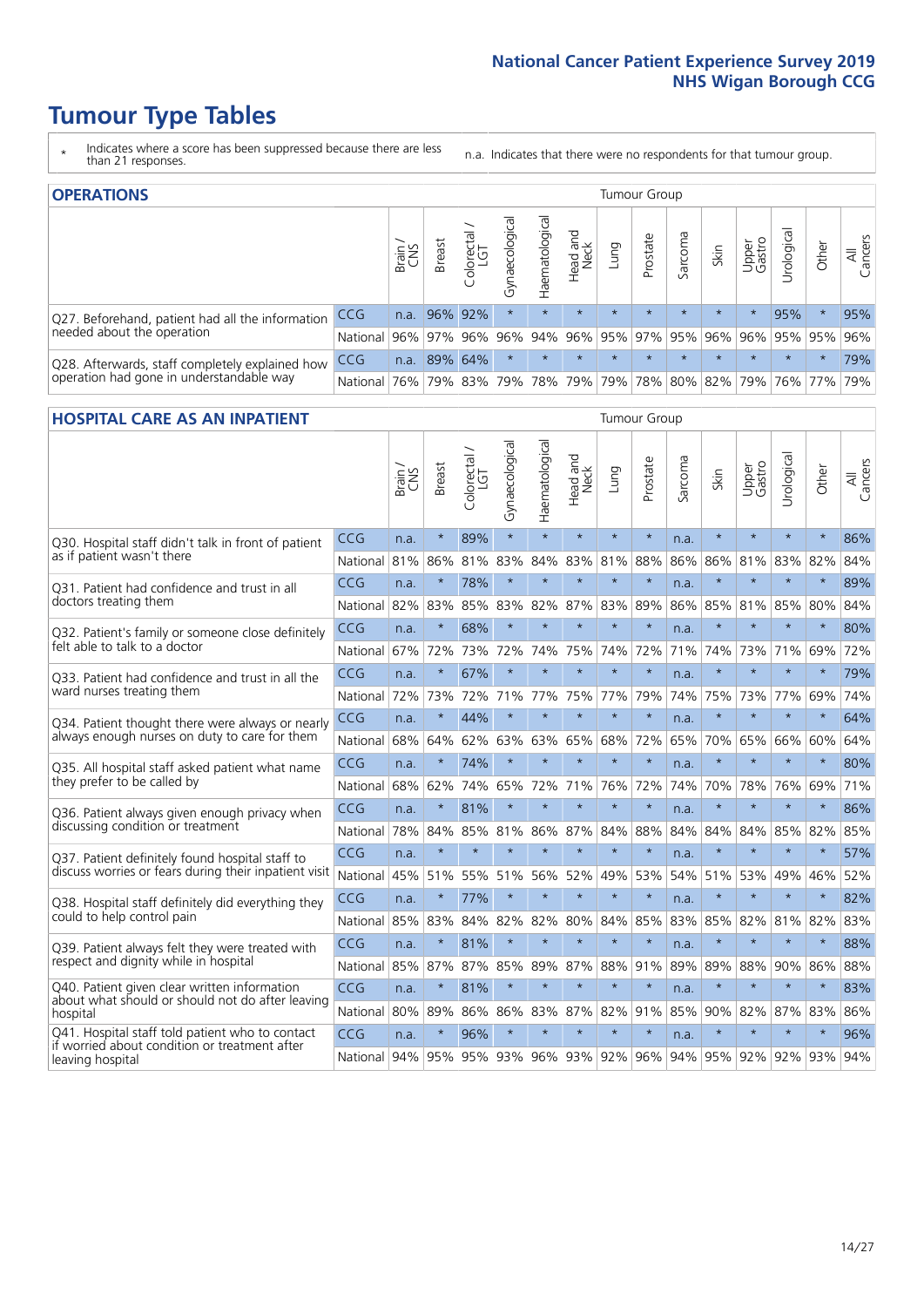# **Tumour Type Tables**

- \* Indicates where a score has been suppressed because there are less than 21 responses.
- n.a. Indicates that there were no respondents for that tumour group.

| <b>HOSPITAL CARE AS A DAY PATIENT / OUTPATIENT</b>                                                                    |            |       |               |                                                   |                |                |                         |         |          | <b>Tumour Group</b> |         |                 |            |         |                |  |  |  |  |  |  |  |
|-----------------------------------------------------------------------------------------------------------------------|------------|-------|---------------|---------------------------------------------------|----------------|----------------|-------------------------|---------|----------|---------------------|---------|-----------------|------------|---------|----------------|--|--|--|--|--|--|--|
|                                                                                                                       |            | Brain | <b>Breast</b> | $\overline{\phantom{0}}$<br>olorectal<br>LGT<br>Ũ | Gynaecological | Haematological | ead and<br>Neck<br>Head | Lung    | Prostate | Sarcoma             | Skin    | Upper<br>Gastro | Urological | Other   | All<br>Cancers |  |  |  |  |  |  |  |
| Q43. Patient definitely found hospital staff to                                                                       | CCG        | n.a.  | 85%           | $\star$                                           | $\star$        | 85%            | $\star$                 | $\star$ | $\star$  | $\star$             | $\star$ | $\star$         | $\star$    | $\star$ | 78%            |  |  |  |  |  |  |  |
| discuss worries or fears during their outpatient or<br>day case visit                                                 | National   | 66%   | 68%           | 73%                                               | 70%            | 73%            | 72%                     | 70%     | 74%      | 72%                 | 72%     | 71%             | 67%        | 68%     | 71%            |  |  |  |  |  |  |  |
| Q44. Cancer doctor had the right documents at<br>patient's last outpatient appointment                                | <b>CCG</b> | n.a.  | 100% 88%      |                                                   | $\star$        | 98%            | $\star$                 | $\star$ | $\star$  | $\star$             | $\star$ | $\star$         | $\star$    | 91%     | 95%            |  |  |  |  |  |  |  |
|                                                                                                                       | National   | 94%   | 96%           | 96%                                               | 96%            | 97%            | 96%                     | 96%     | 96%      | 96%                 | 96%     | 94%             | 96%        | 95%     | 96%            |  |  |  |  |  |  |  |
| Q46. Beforehand patient completely had                                                                                | CCG        | n.a.  | 95%           | $\star$                                           |                |                | $\star$                 | $\star$ | $\star$  | $\star$             |         |                 |            | $\star$ | 95%            |  |  |  |  |  |  |  |
| all information needed about radiotherapy<br>treatment                                                                | National   | 91%   | 88%           | 83%                                               | 88%            | 84%            | 86%                     | 86%     | 88%      | 88%                 | 84%     | 86%             | 83%        | 84%     | 86%            |  |  |  |  |  |  |  |
| Q47. Patient completely given understandable                                                                          | CCG        | n.a.  | $\star$       | $\star$                                           |                |                | $\star$                 | $\star$ | $\star$  | n.a.                |         |                 |            | $\star$ | 63%            |  |  |  |  |  |  |  |
| information about whether radiotherapy was<br>working                                                                 | National   | 56%   | 60%           | 57%                                               | 61%            | 62%            | 63%                     | 59%     | 60%      | 67%                 | 57%     | 52%             | 59%        | 59%     | 60%            |  |  |  |  |  |  |  |
| Q49. Beforehand patient completely had all                                                                            | <b>CCG</b> | n.a.  | $\star$       | $\star$                                           | $\star$        | 91%            | $\star$                 | $\star$ | n.a.     | n.a.                | n.a.    | $\star$         | $\star$    | $\ast$  | 91%            |  |  |  |  |  |  |  |
| information needed about chemotherapy<br>treatment                                                                    | National   | 80%   | 82%           | 86%                                               | 87%            | 85%            | 79%                     | 84%     | 86%      | 86%                 | 90%     | 84%             | 85%        | 85%     | 84%            |  |  |  |  |  |  |  |
| Q50. Patient given enough information about<br>whether chemotherapy was working in a<br>completely understandable way | <b>CCG</b> | n.a.  | $\star$       | $\star$                                           | $\star$        | 73%            | $\star$                 | $\star$ | n.a.     | n.a.                | n.a.    | $\star$         | $\star$    | $\ast$  | 67%            |  |  |  |  |  |  |  |
|                                                                                                                       | National   | 54%   | 62%           | 64%                                               | 68%            | 75%            |                         | 57% 67% | 66%      | 71%                 | 79%     | 61%             | 68%        | 69%     | 68%            |  |  |  |  |  |  |  |

### **HOME CARE AND SUPPORT** Tumour Group

|                                                                                                                   |            | Brain<br>CNS | <b>Breast</b> | Colorectal<br>LGT | ᠊ᢛ<br>Gynaecologic | Haematological | ad and<br>Neck<br>Head | <b>Lung</b> | Prostate | Sarcoma | Skin    | Upper<br>Gastro | rological   | Other   | All<br>Cancers |
|-------------------------------------------------------------------------------------------------------------------|------------|--------------|---------------|-------------------|--------------------|----------------|------------------------|-------------|----------|---------|---------|-----------------|-------------|---------|----------------|
| Q51. Hospital staff definitely gave family or<br>someone close all the information needed to<br>help care at home | <b>CCG</b> | n.a.         |               | 74% 63%           | $\star$            | 64%            | $\star$                | $\star$     | $\star$  | $\star$ | $\star$ | $\star$         | $\star$     | $\star$ | 65%            |
|                                                                                                                   | National   | 58%          | 58%           | 63%               | 57%                |                | 62% 67%                |             | 59% 61%  |         | 62% 65% | 60%             | 59% 55%     |         | 60%            |
| Q52. Patient definitely given enough support<br>from health or social services during treatment                   | <b>CCG</b> | n.a.         |               | 63% 73%           | $\star$            | 50%            | $\star$                | $\star$     | $\star$  |         | $\star$ | $\star$         | $\star$     | $\star$ | 59%            |
|                                                                                                                   | National   | 42%          | 52%           | 60%               |                    | 45% 51%        | 59%                    | 50%         | 48%      |         | 53% 57% |                 | 54% 48% 51% |         | 52%            |
| Q53. Patient definitely given enough support<br>from health or social services after treatment                    | <b>CCG</b> | n.a.         | 54%           |                   | $\star$            | 46%            | $\star$                | $\star$     | $\star$  | $\star$ | $\star$ | $\star$         | $\star$     | $\star$ | 57%            |
|                                                                                                                   | National   | 39%          |               | 41% 53%           | 39%                | 43%            | 56%                    | 40%         | 46%      |         | 48% 59% | 47%             | 44%         | 44%     | 45%            |

| <b>CARE FROM YOUR GENERAL PRACTICE</b>                                                                     |              |               |               |                   |                |                | Tumour Group                        |         |          |         |         |                 |           |                 |                |  |
|------------------------------------------------------------------------------------------------------------|--------------|---------------|---------------|-------------------|----------------|----------------|-------------------------------------|---------|----------|---------|---------|-----------------|-----------|-----------------|----------------|--|
|                                                                                                            |              | Brain.<br>CNS | <b>Breast</b> | Colorectal<br>LGT | Gynaecological | Haematological | Head and<br>Neck                    | Lung    | Prostate | Sarcoma | Skin    | Upper<br>Gastro | Urologica | Other           | All<br>Cancers |  |
| Q54. GP given enough information about<br>patient's condition and treatment                                | CCG          |               | n.a. 100% 92% |                   | $\star$        | 95%            | $\star$                             | $\star$ | $\star$  | $\star$ | $\star$ | $\star$         | $\star$   | $\star$         | 95%            |  |
|                                                                                                            | National 91% |               |               |                   | 96% 95% 95%    |                | 96% 94% 94% 96% 94% 96% 93% 95% 94% |         |          |         |         |                 |           |                 | 95%            |  |
| Q55. General practice staff definitely did<br>everything they could to support patient during<br>treatment | <b>CCG</b>   | n.a.          |               | 62% 57%           | $\star$        | 50%            | $\star$                             | $\star$ | $\star$  | $\star$ | $\star$ | $\star$         | $\star$   | $\star$         | 60%            |  |
|                                                                                                            | National 55% |               |               | 58% 59%           | 56%            |                | 56% 59% 56% 64%                     |         |          |         | 56% 65% |                 |           | 59%   59%   55% | 58%            |  |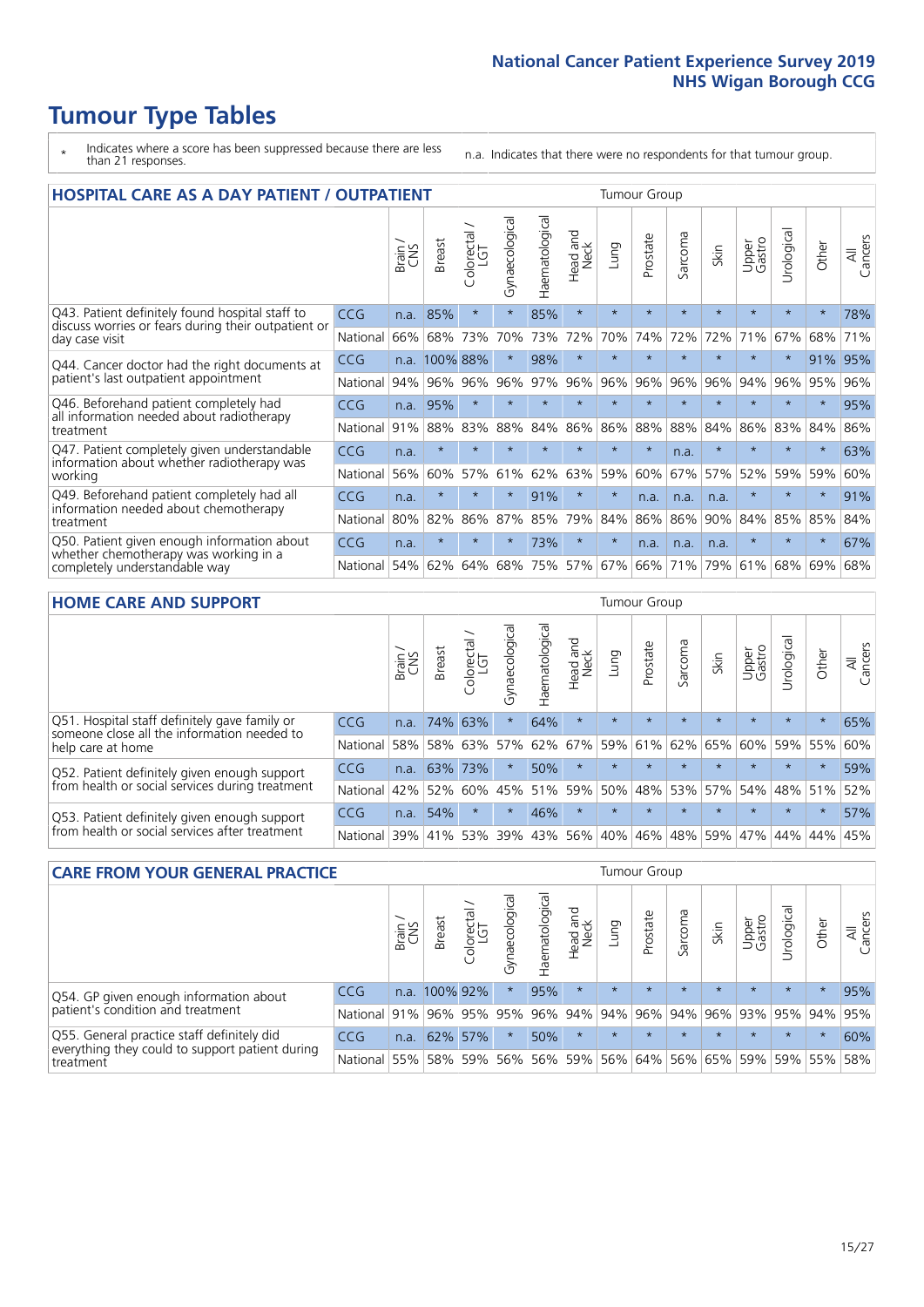# **Tumour Type Tables**

- \* Indicates where a score has been suppressed because there are less than 21 responses.
- n.a. Indicates that there were no respondents for that tumour group.

#### **YOUR OVERALL NHS CARE** THE TWO CONTROLLER THE THE THROUP CHANGE THE TUMOUR GROUP

|                                                                                                                  |            | Brain | <b>Breast</b> | Colorectal<br>LGT | Gynaecological | Haematological | aad and<br>Neck<br>Head | Lung    | Prostate | arcoma<br>$\sqrt{ }$ | Skin    | Upper<br>Gastro | $\overline{c}$<br>Urologic | Other   | All<br>Cancers |  |  |  |  |  |
|------------------------------------------------------------------------------------------------------------------|------------|-------|---------------|-------------------|----------------|----------------|-------------------------|---------|----------|----------------------|---------|-----------------|----------------------------|---------|----------------|--|--|--|--|--|
| Q56. Different people treating and caring for<br>patient always work well together to give best<br>possible care | <b>CCG</b> | n.a.  | 85%           | 76%               |                | 75%            | $\star$                 | $\star$ | $\star$  | $\star$              | $\star$ | $\star$         | 78%                        | 61%     | 75%            |  |  |  |  |  |
|                                                                                                                  | National   | 60%   |               | 73% 73%           | 69%            | 75%            | 73%                     | 73%     | 75%      | 70%                  | 79%     | 69%             | 74%                        | 68%     | 73%            |  |  |  |  |  |
| Q57. Patient given a care plan                                                                                   | CCG        | n.a.  | 41%           | 48%               |                | 45%            | $\star$                 | $\star$ | $\star$  | $\star$              | $\star$ | $\star$         | $\star$                    | $\ast$  | 38%            |  |  |  |  |  |
|                                                                                                                  | National   | 36%   | 41%           | 40%               | 34%            | 36%            | 39%                     | 36%     | 40%      | 34%                  | 44%     | 36%             | 33%                        | 31%     | 38%            |  |  |  |  |  |
| Q58. Overall the administration of care was good                                                                 | <b>CCG</b> | n.a.  | 98%           | 91%               |                | 94%            | $\star$                 | $\star$ | $\star$  | $\star$              | $\star$ |                 | 92%                        | 87%     | 91%            |  |  |  |  |  |
| or very good                                                                                                     | National   | 85%   |               | 90% 88%           | 87%            | 91%            | 90%                     | 90%     | 88%      | 88%                  | 90%     | 86%             | 85%                        | 87% 89% |                |  |  |  |  |  |
| Q59. Patient felt length of time for attending                                                                   | CCG        | n.a.  | 80%           | 76%               |                | 77%            | $\star$                 | $\star$ | $\star$  | $\star$              | $\star$ | $\star$         | 83%                        | 65%     | 74%            |  |  |  |  |  |
| clinics and appointments for cancer was about<br>right                                                           | National   | 58%   | 68%           | 73%               | 66%            | 66%            | 71%                     | 71%     | 76%      | 68%                  | 73%     | 66%             | 75%                        | 64%     | 69%            |  |  |  |  |  |
| Q60. Someone discussed with patient whether<br>they would like to take part in cancer research                   | <b>CCG</b> | n.a.  | 33%           | 39%               |                | 31%            | $\star$                 | $\star$ | $\star$  | $\star$              | $\star$ |                 | 32%                        | 32%     | 34%            |  |  |  |  |  |
|                                                                                                                  | National   | 42%   | 30%           | 32%               | 31%            | 33%            | 21%                     | 34%     | 31%      | 36%                  | 20%     | 36%             | 21%                        | 32%     | 30%            |  |  |  |  |  |
| Q61. Patient's average rating of care scored from<br>very poor to very good                                      | <b>CCG</b> | n.a.  | 9.4           | 8.7               | $\star$        | 9.2            | $\star$                 | $\star$ | $\star$  | $\star$              | $\star$ | $\star$         | 9.0                        | 8.4     | 9.0            |  |  |  |  |  |
|                                                                                                                  | National   | 8.6   | 8.9           | 8.8               | 8.7            | 8.9            | 8.8                     | 8.8     | 8.8      | 8.8                  | 8.9     | 8.7             | 8.7                        | 8.7     | 8.8            |  |  |  |  |  |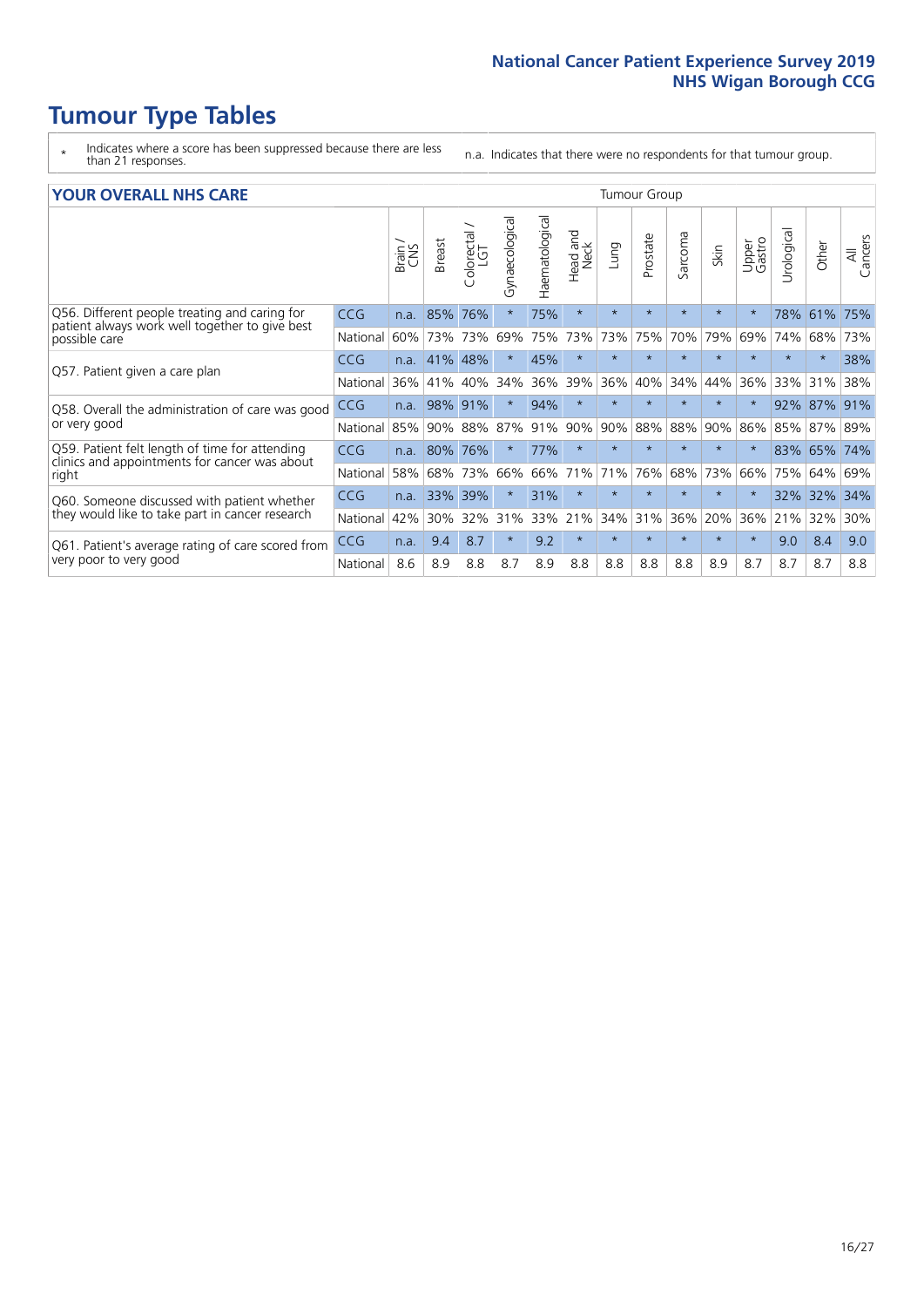### **Year on Year Charts**





#### **DIAGNOSTIC TESTS**





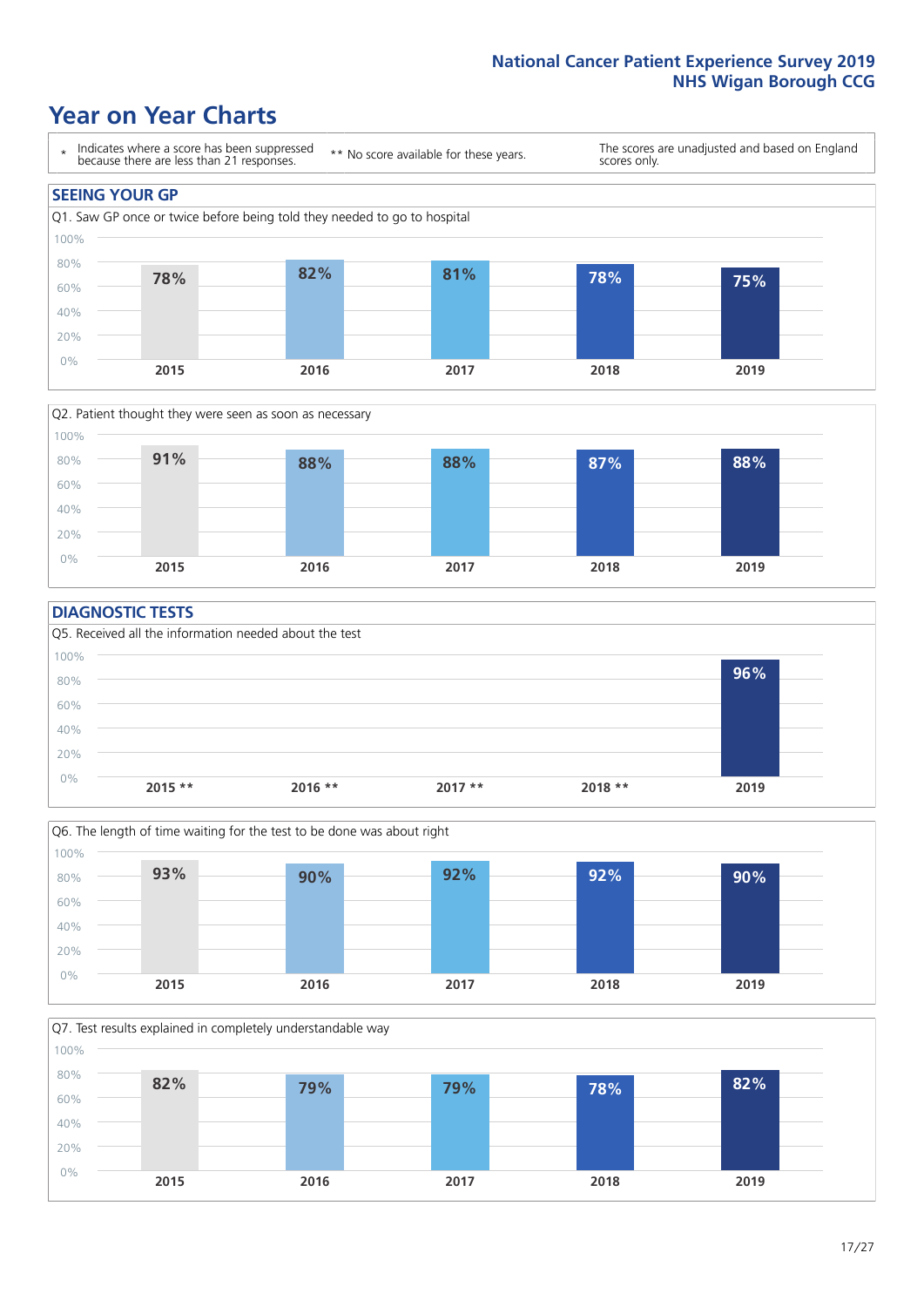







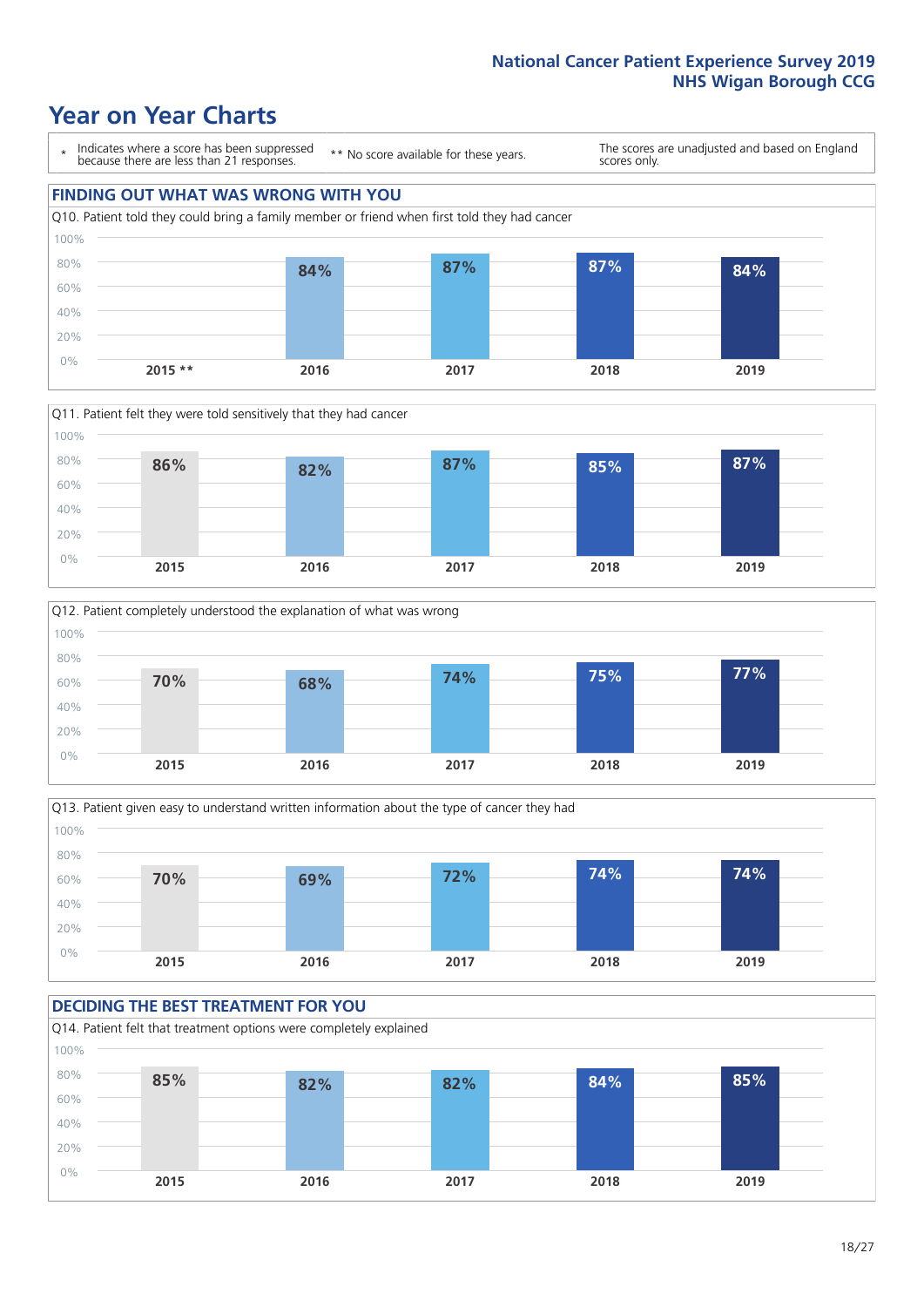







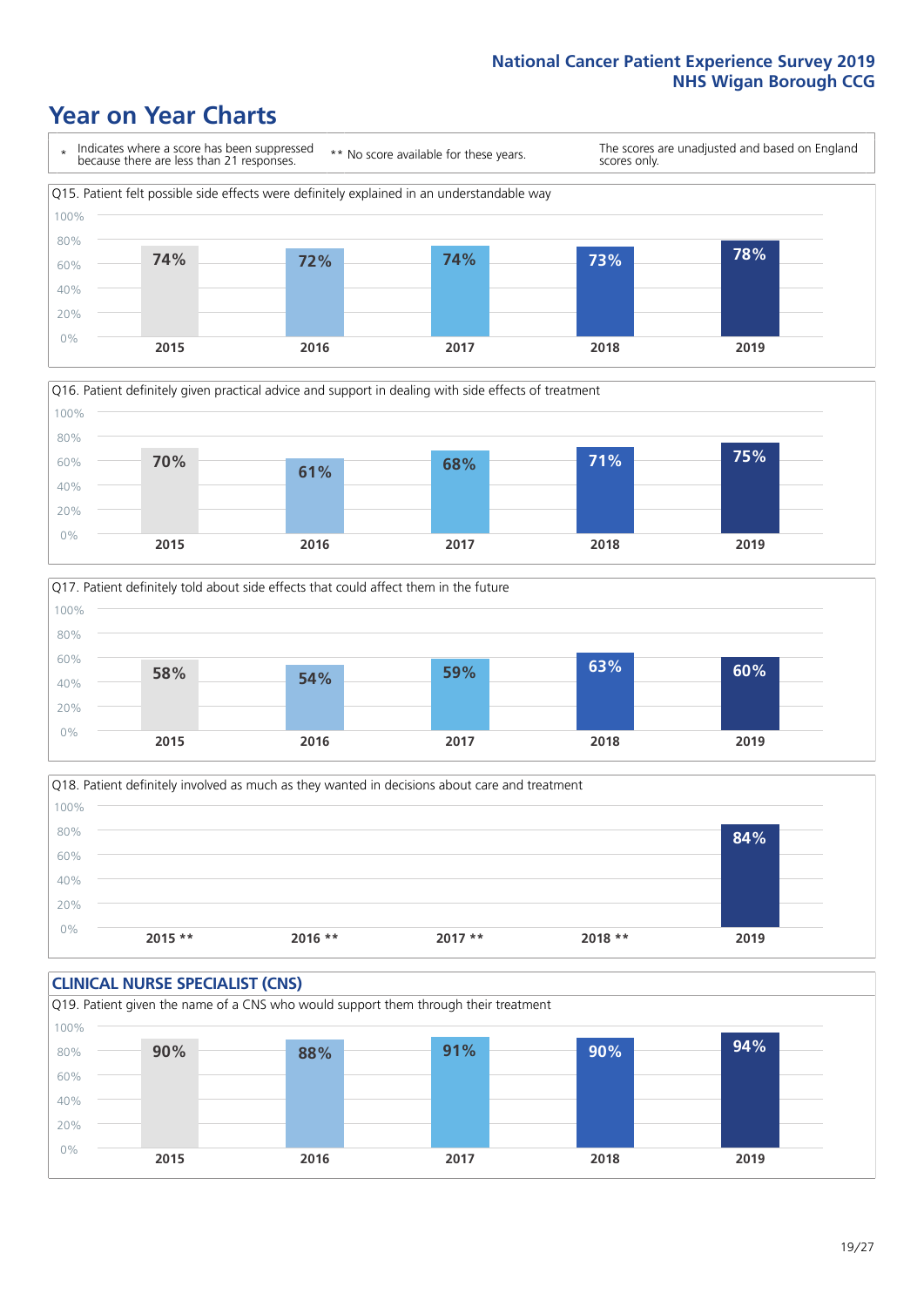









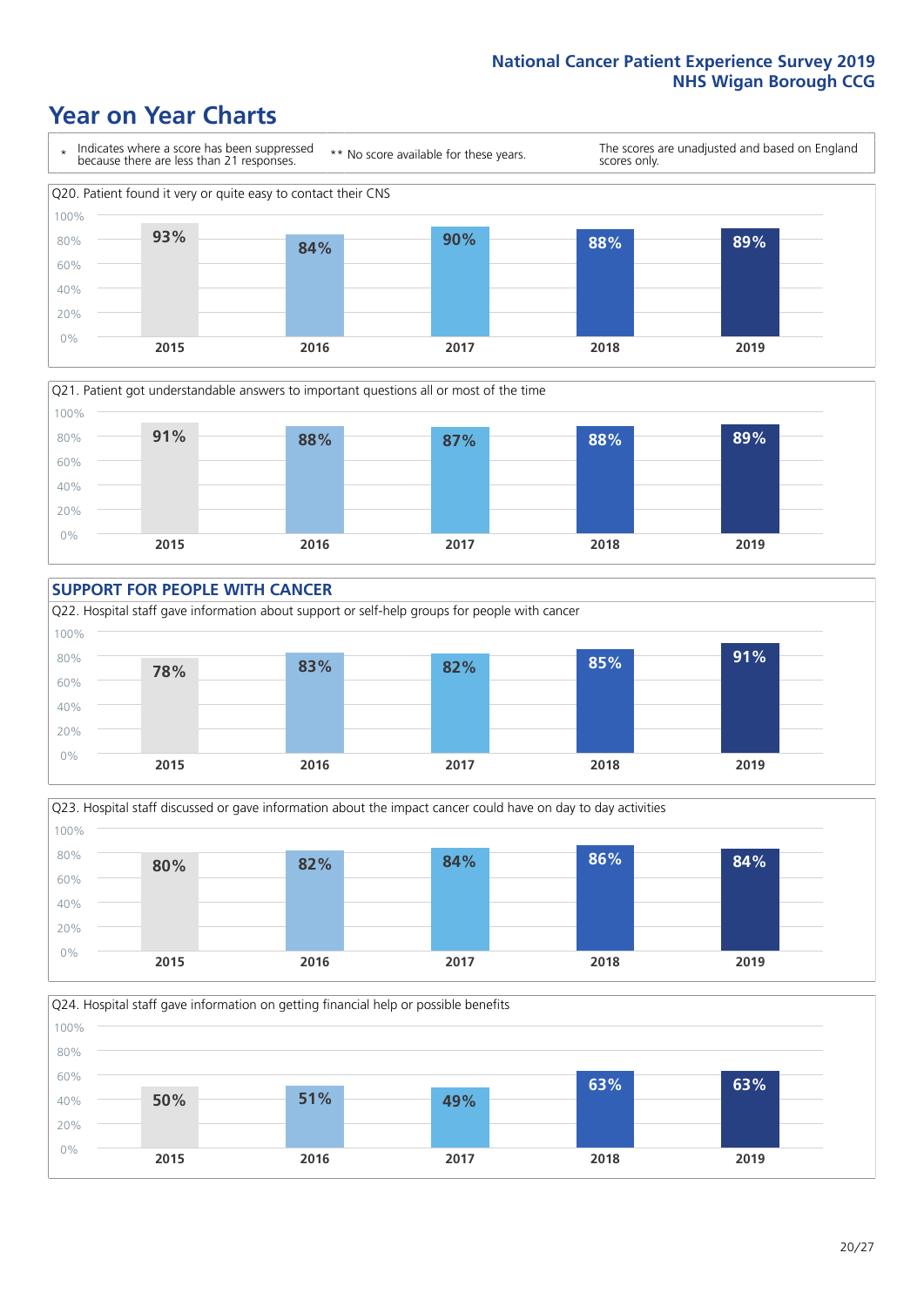### **Year on Year Charts**



#### **OPERATIONS**





### **HOSPITAL CARE AS AN INPATIENT** Q30. Hospital staff didn't talk in front of patient as if patient wasn't there 0% 20% 40% 60% 80% 100% **2015 \*\* 2016 \*\* 2017 \*\* 2018 \*\* 2019 86%**

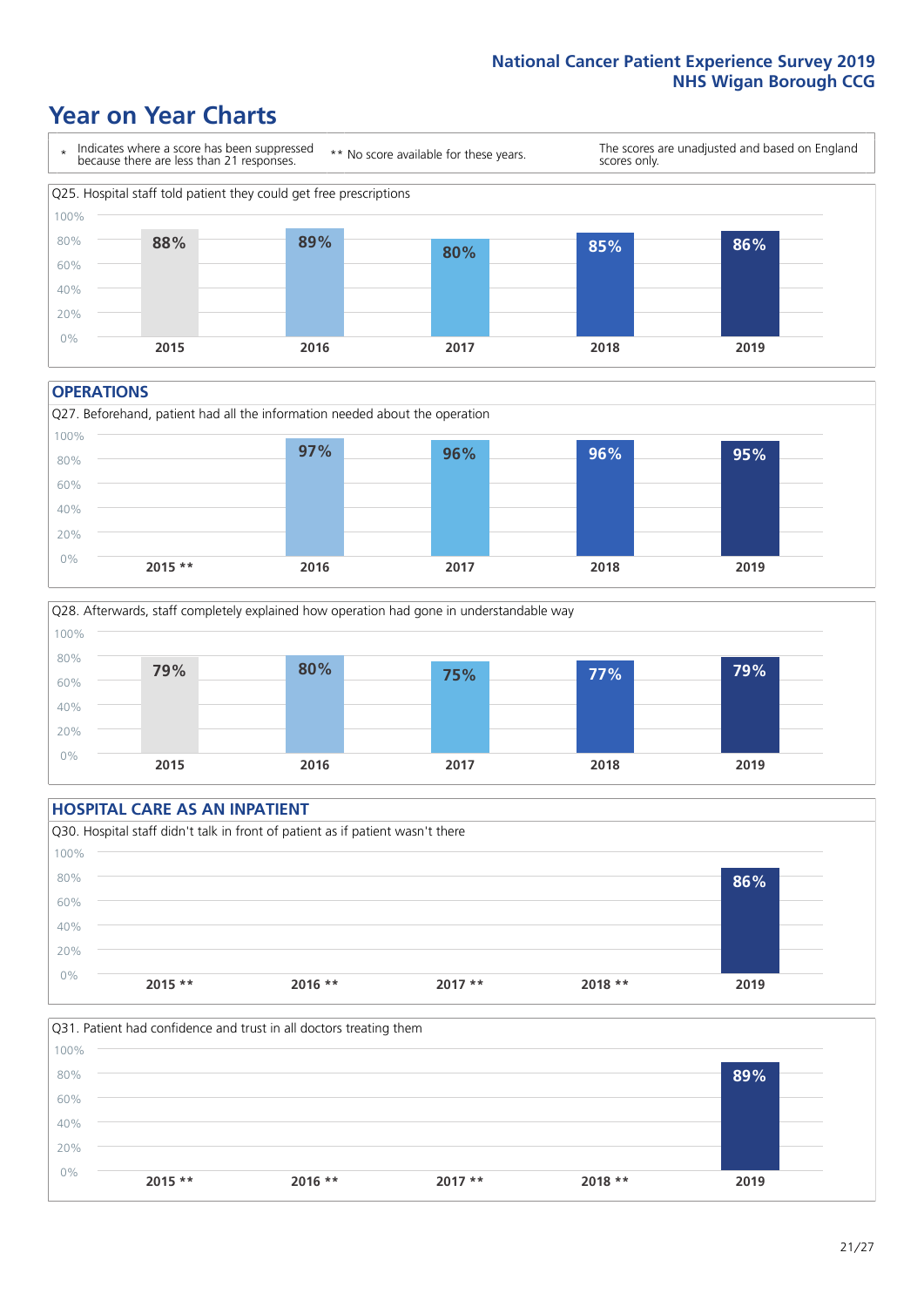







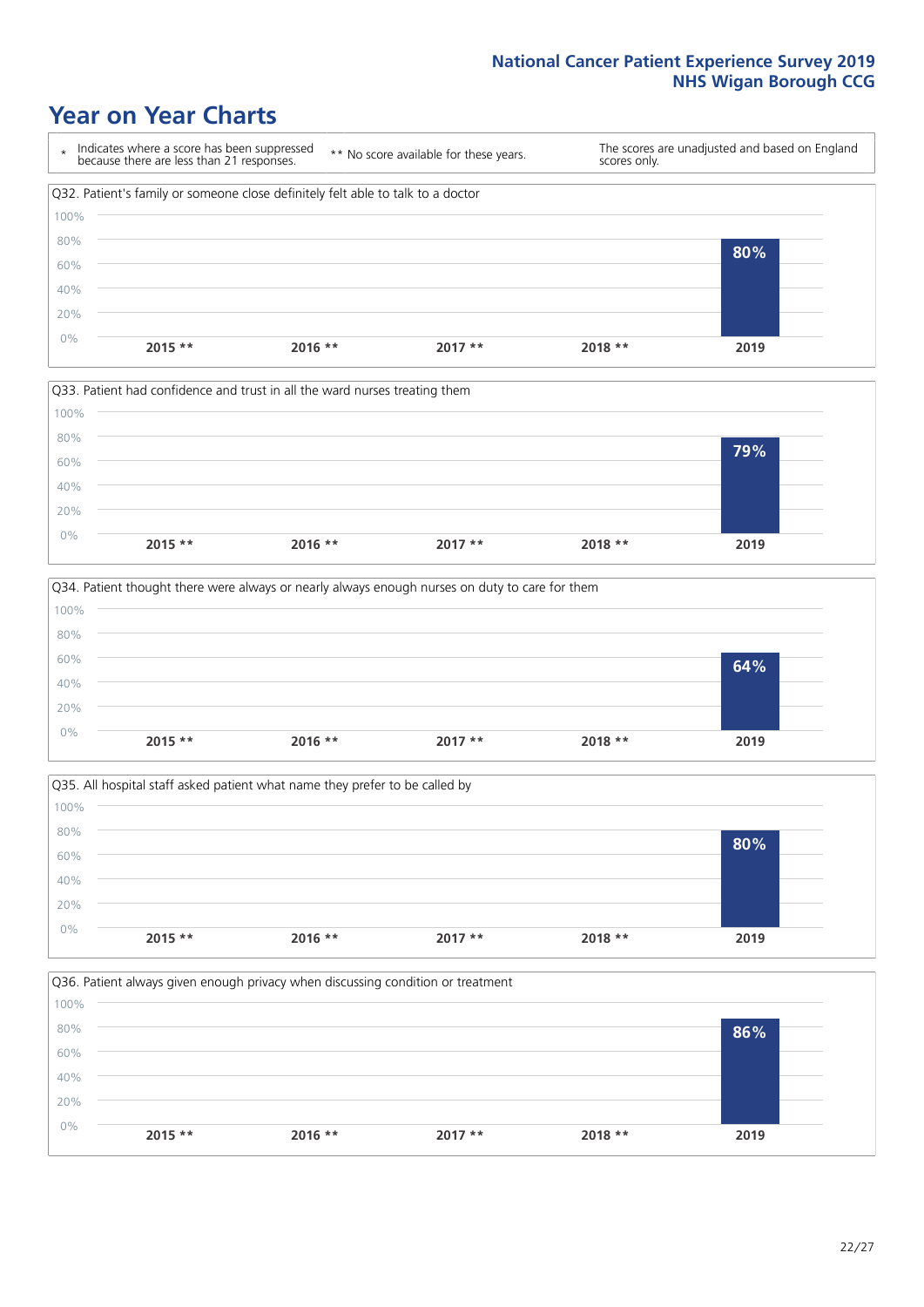







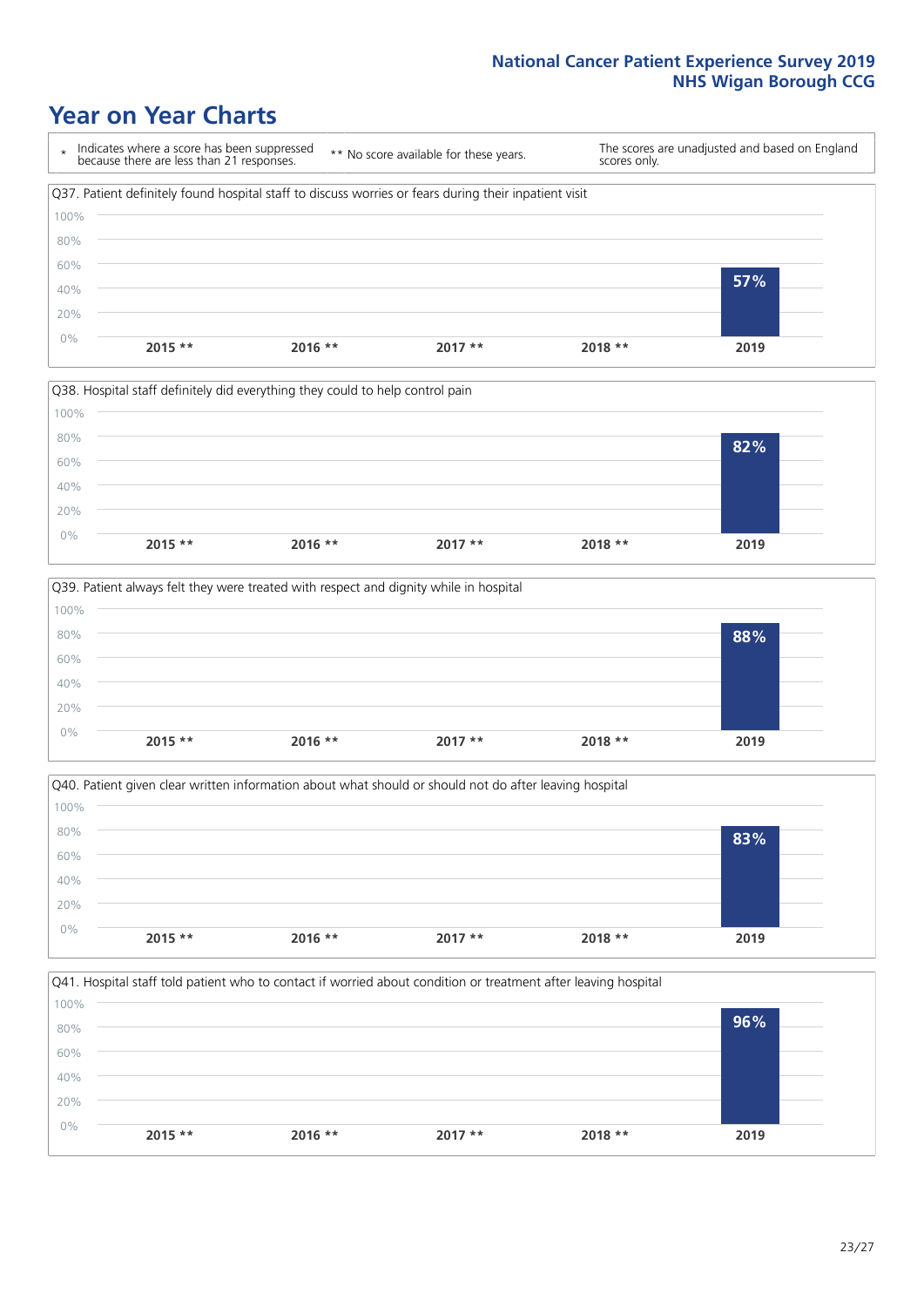### **Year on Year Charts**

\* Indicates where a score has been suppressed because there are less than 21 responses.

\*\* No score available for these years.

The scores are unadjusted and based on England scores only.

### **HOSPITAL CARE AS A DAY PATIENT / OUTPATIENT**









Q49. Beforehand patient completely had all information needed about chemotherapy treatment

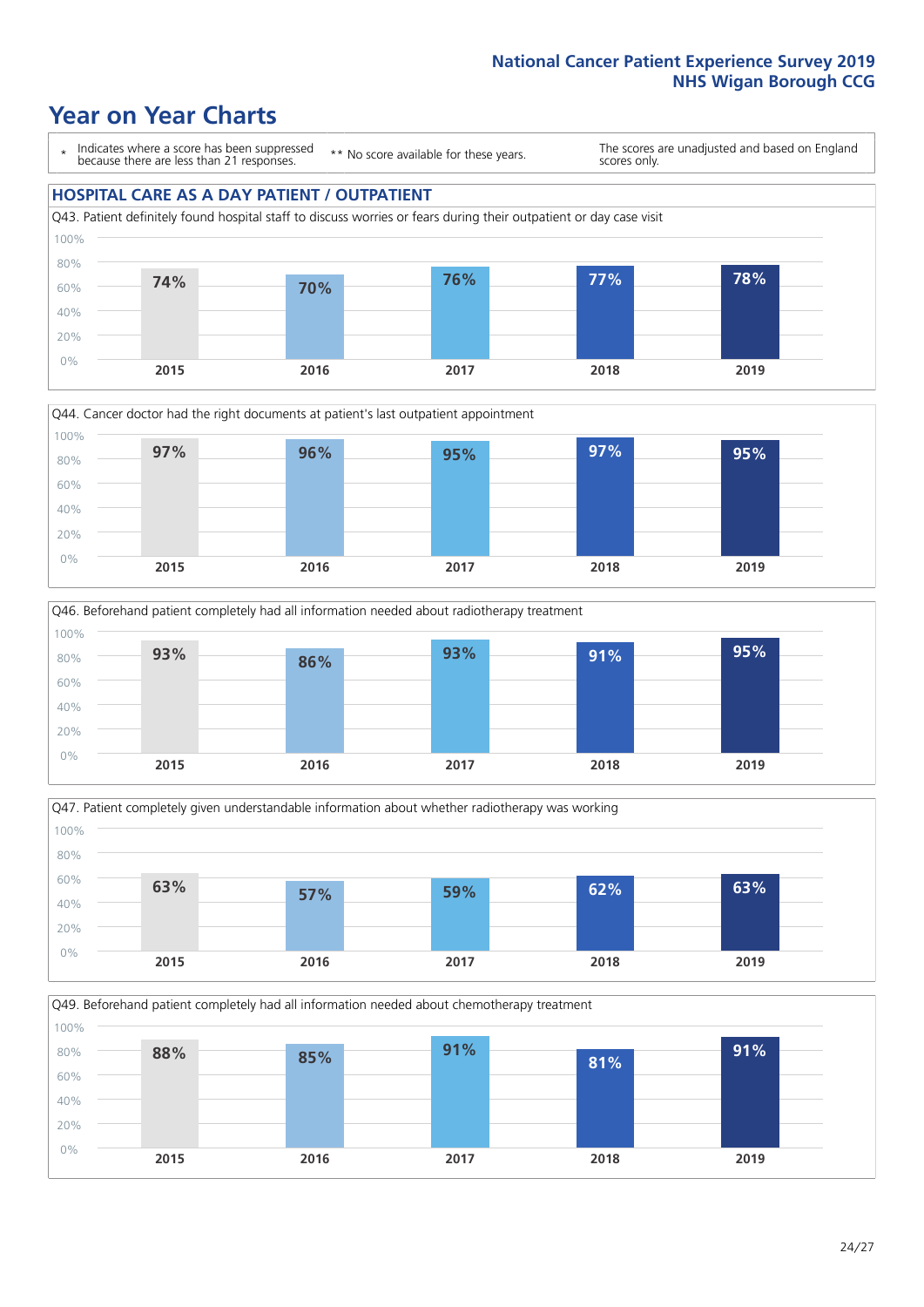### **Year on Year Charts**

\* Indicates where a score has been suppressed because there are less than 21 responses. \*\* No score available for these years. The scores are unadjusted and based on England scores only. Q50. Patient given enough information about whether chemotherapy was working in a completely understandable way 0% 20% 40% 60% 80% 100% **2015 2016 2017 2018 2019 71% 70% 65% 72% 67%**

#### **HOME CARE AND SUPPORT**







### **CARE FROM YOUR GENERAL PRACTICE** Q54. GP given enough information about patient's condition and treatment 0% 20% 40% 60% 80% 100% **2015 2016 2017 2018 2019 97% 96% 94% 96% 95%**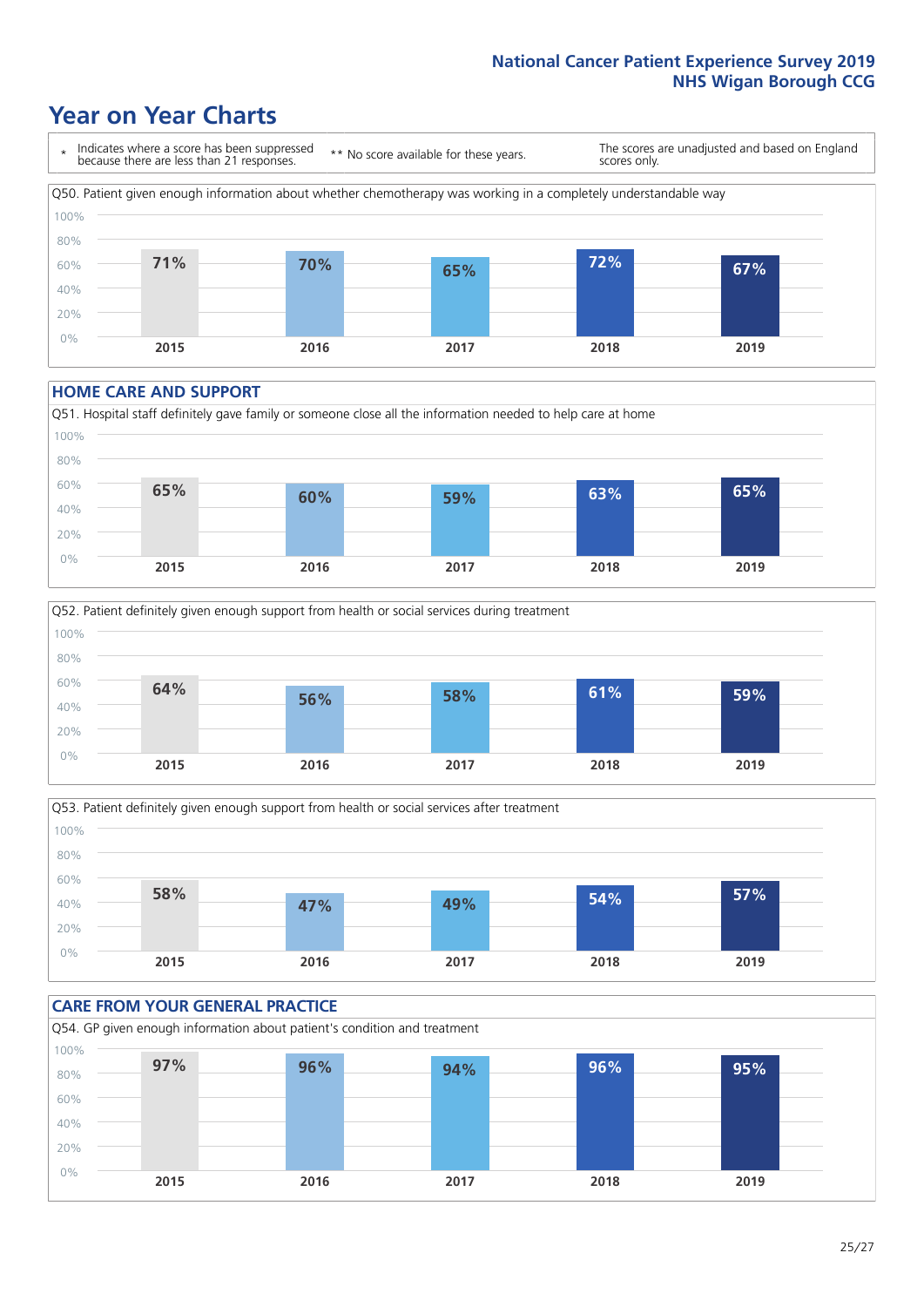### **Year on Year Charts**

\* Indicates where a score has been suppressed because there are less than 21 responses.

\*\* No score available for these years.

The scores are unadjusted and based on England scores only.



#### **YOUR OVERALL NHS CARE**







Q59. Patient felt length of time for attending clinics and appointments for cancer was about right 0% 20% 40% 60% 80% 100% **2015 2016 2017 2018 2019 76% 77% 74% 73% 74%**